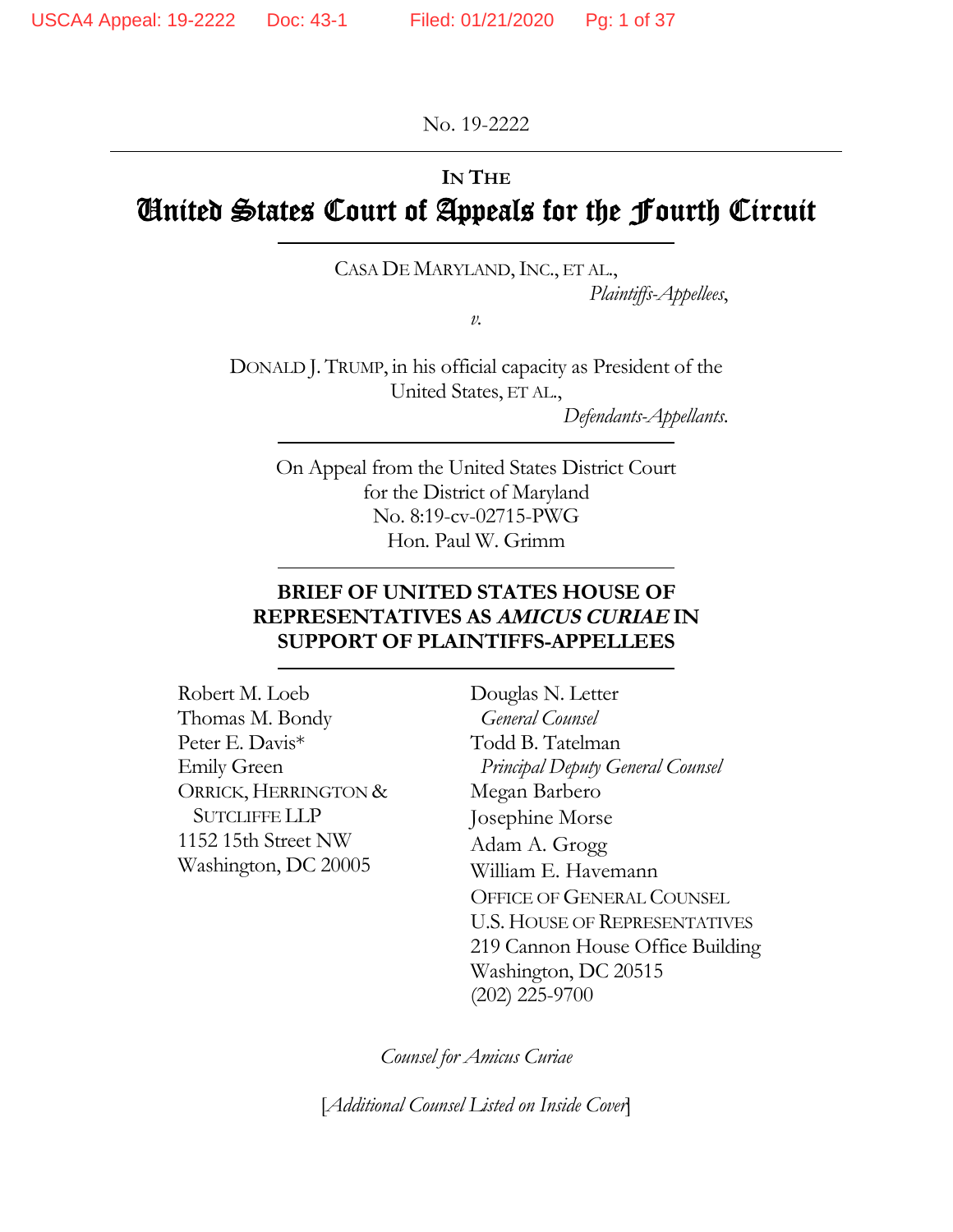Rene Kathawala Jessica Edmundson Allison Epperson ORRICK, HERRINGTON & SUTCLIFFE LLP 51 West 52nd Street New York, NY 10019

M. Todd Scott ORRICK, HERRINGTON & SUTCLIFFE LLP 405 Howard Street San Francisco, CA 94105

\* Admitted only in California and practicing law in the District of Columbia pending admission to the D.C. Bar under supervision of Orrick attorneys admitted in the District of Columbia.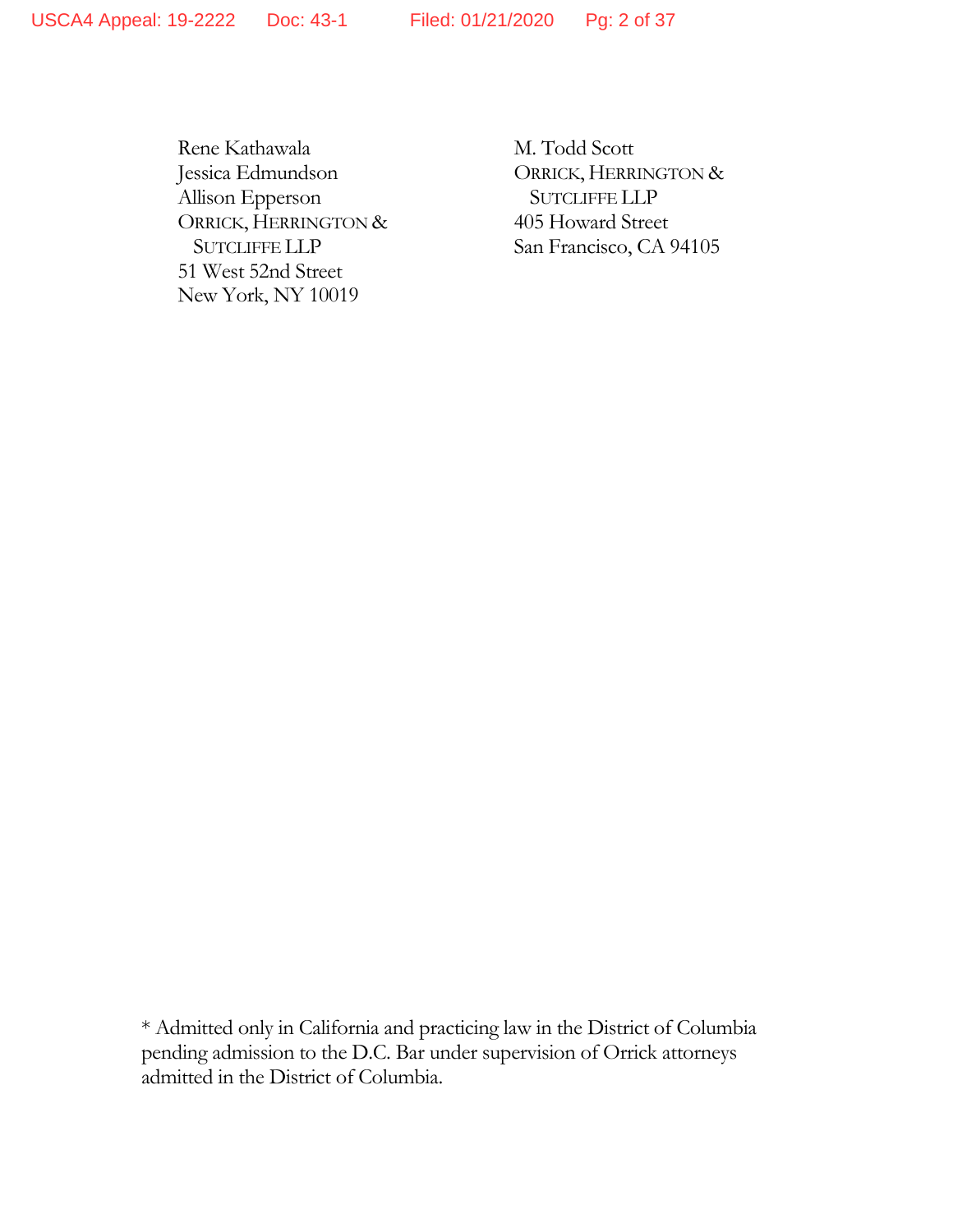# **TABLE OF CONTENTS**

# Page

| I.                               | DHS'S NEW UNDERSTANDING OF "PUBLIC CHARGE" DEPARTS<br>FROM THAT TERM'S LONGSTANDING AND SETTLED MEANING.  6 |                                                                                                               |  |  |
|----------------------------------|-------------------------------------------------------------------------------------------------------------|---------------------------------------------------------------------------------------------------------------|--|--|
|                                  | А.                                                                                                          | The Term "Public Charge" Has Always Referred To A<br>Person Primarily Dependent On The Government For A       |  |  |
|                                  | <b>B.</b>                                                                                                   | Congress Legislated Against The Backdrop Of The Long-<br>Settled Meaning Of "Public Charge" When It Reenacted |  |  |
|                                  | C.                                                                                                          | DHS's New Rule Impermissibly Departs From The Long-                                                           |  |  |
|                                  | D.                                                                                                          | DHS's Arguments For Deviating From The Long-Settled                                                           |  |  |
| II.                              |                                                                                                             |                                                                                                               |  |  |
| 28                               |                                                                                                             |                                                                                                               |  |  |
| <b>CERTIFICATE OF COMPLIANCE</b> |                                                                                                             |                                                                                                               |  |  |
|                                  |                                                                                                             | <b>CERTIFICATE OF SERVICE</b>                                                                                 |  |  |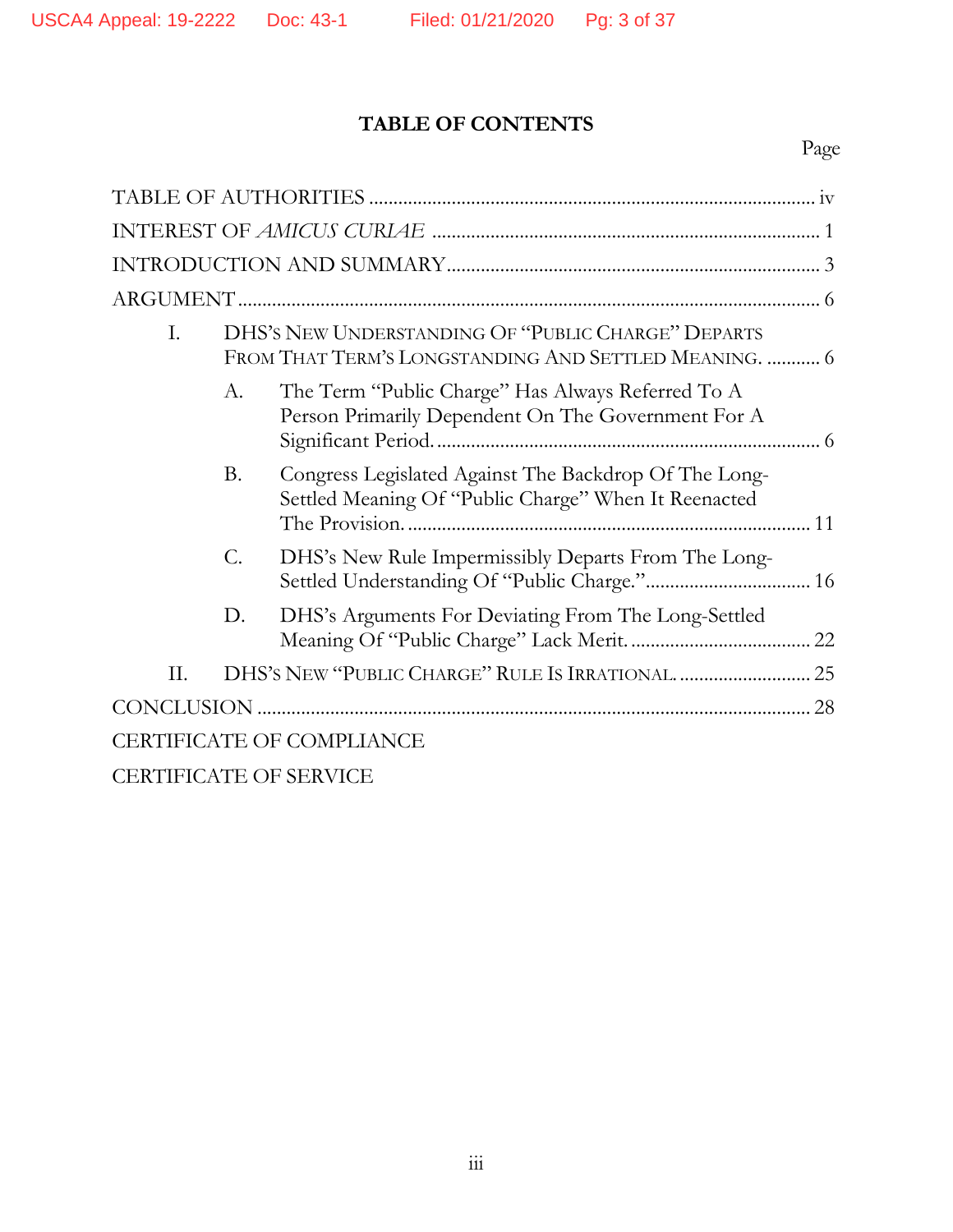Cases

# TABLE OF AUTHORITIES

Page(s)

| City & Cty. of San Francisco v. USCIS,            |
|---------------------------------------------------|
| City of Boston v. Capen,                          |
| Coykendall v. Skrmetta,                           |
| Cuomo v. Clearing House Ass'n, LLC,               |
| Ex parte Hosaye Sakaguchi,                        |
| Forest Grove Sch. Dist. v. T.A.,                  |
| Galvan v. Press,                                  |
| Gegiow v. Uhl,                                    |
| Gulf Oil Corp. v. Copp Paving Co.,                |
| Helsinn Healthcare S.A. v. Teva Pharm. USA, Inc., |
| Helvering v. Winmill,                             |
| INS v. Cardoza-Fonseca,                           |
| Judulang v. Holder,                               |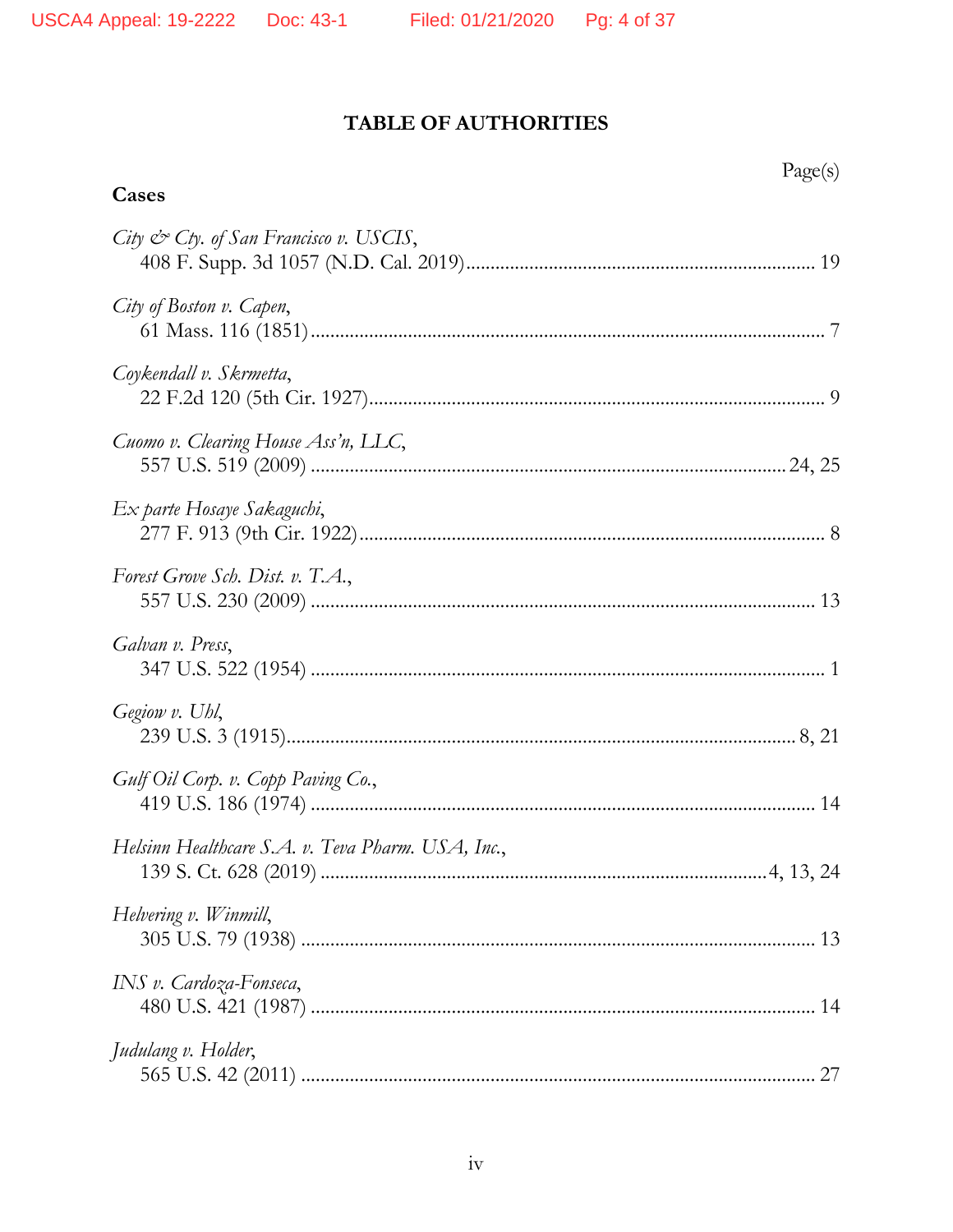| United States ex rel. Mantler v. Comm'r of Immigration,                |
|------------------------------------------------------------------------|
| Ng Fung Ho v. White,                                                   |
| Tex. Dep't of Hous. & Cmty. Affairs v. Inclusive Cmtys. Project, Inc., |
| Twp. of Cicero v. Falconberry,                                         |
| Wis. Cent. Ltd. v. United States,                                      |
| <b>Constitutional Provisions</b>                                       |
|                                                                        |
| <b>Statutes</b>                                                        |
|                                                                        |
|                                                                        |
|                                                                        |
|                                                                        |
|                                                                        |
|                                                                        |
|                                                                        |
|                                                                        |
|                                                                        |
|                                                                        |
|                                                                        |
|                                                                        |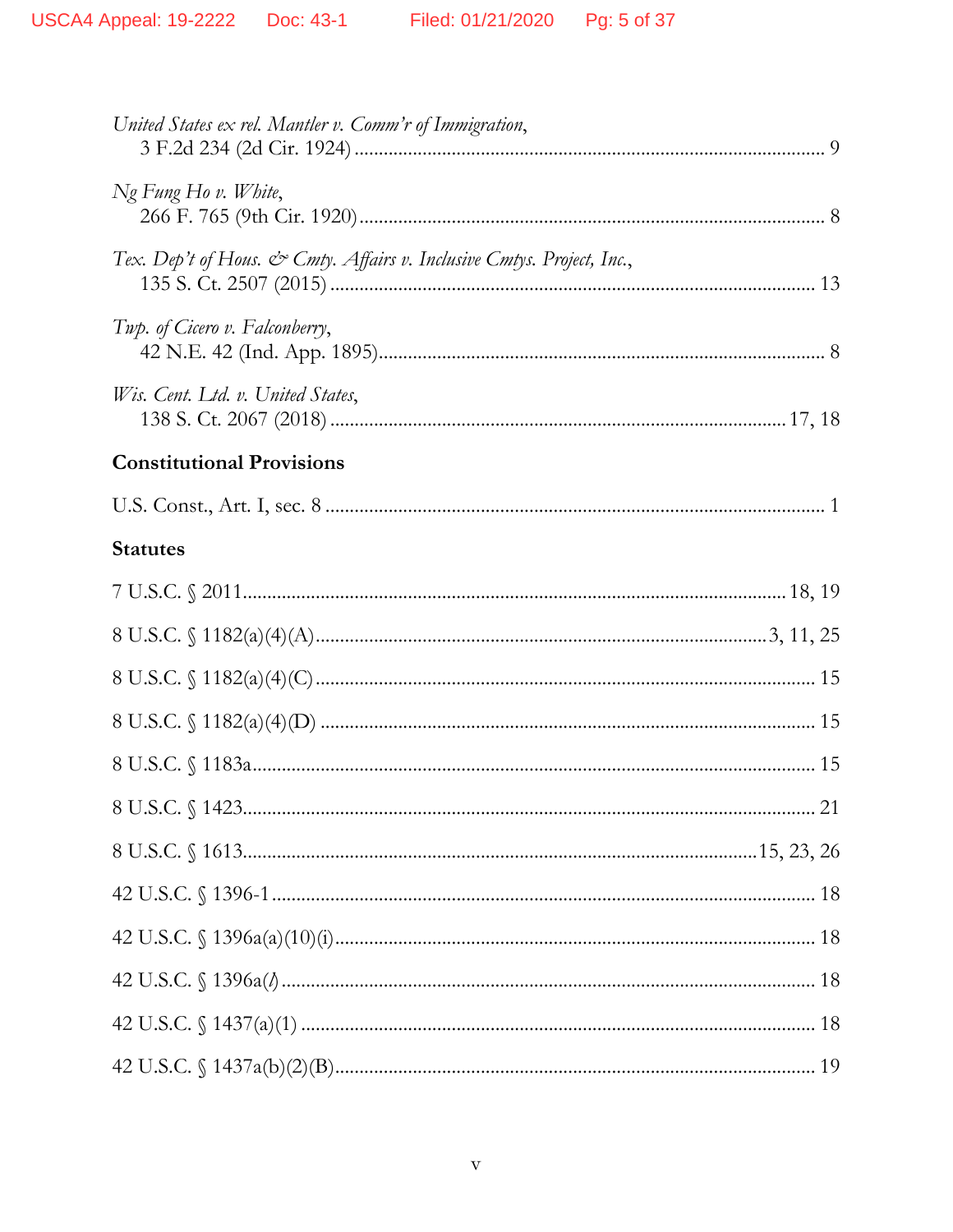| Illegal Immigration Reform and Immigrant Responsibility Act of 1996,                                                                        |
|---------------------------------------------------------------------------------------------------------------------------------------------|
|                                                                                                                                             |
|                                                                                                                                             |
| Immigration and Nationality Act, Pub. L. No. 82-414, 66 Stat. 163                                                                           |
| Personal Responsibility and Work Opportunity Act, Pub. L. No. 104–                                                                          |
| <b>Rules and Regulations</b>                                                                                                                |
|                                                                                                                                             |
|                                                                                                                                             |
| Inadmissibility and Deportability on Public Charge Grounds, 64 Fed.<br>Reg. 28,676 (proposed May 26, 1999) (INS Field Guidance)  10, 11, 19 |
| Inadmissibility on Public Charge Grounds, 83 Fed. Reg. 51,114                                                                               |
| Inadmissibility on Public Charge Grounds, 84 Fed. Reg. 41,292 (Aug. 14,                                                                     |
| <b>Administrative Decisions</b>                                                                                                             |
| Matter of $A$ -,                                                                                                                            |
| Matter of $B_7$ ,                                                                                                                           |
| Matter of Harutunian,                                                                                                                       |
| Matter of Martinez-Lopez,                                                                                                                   |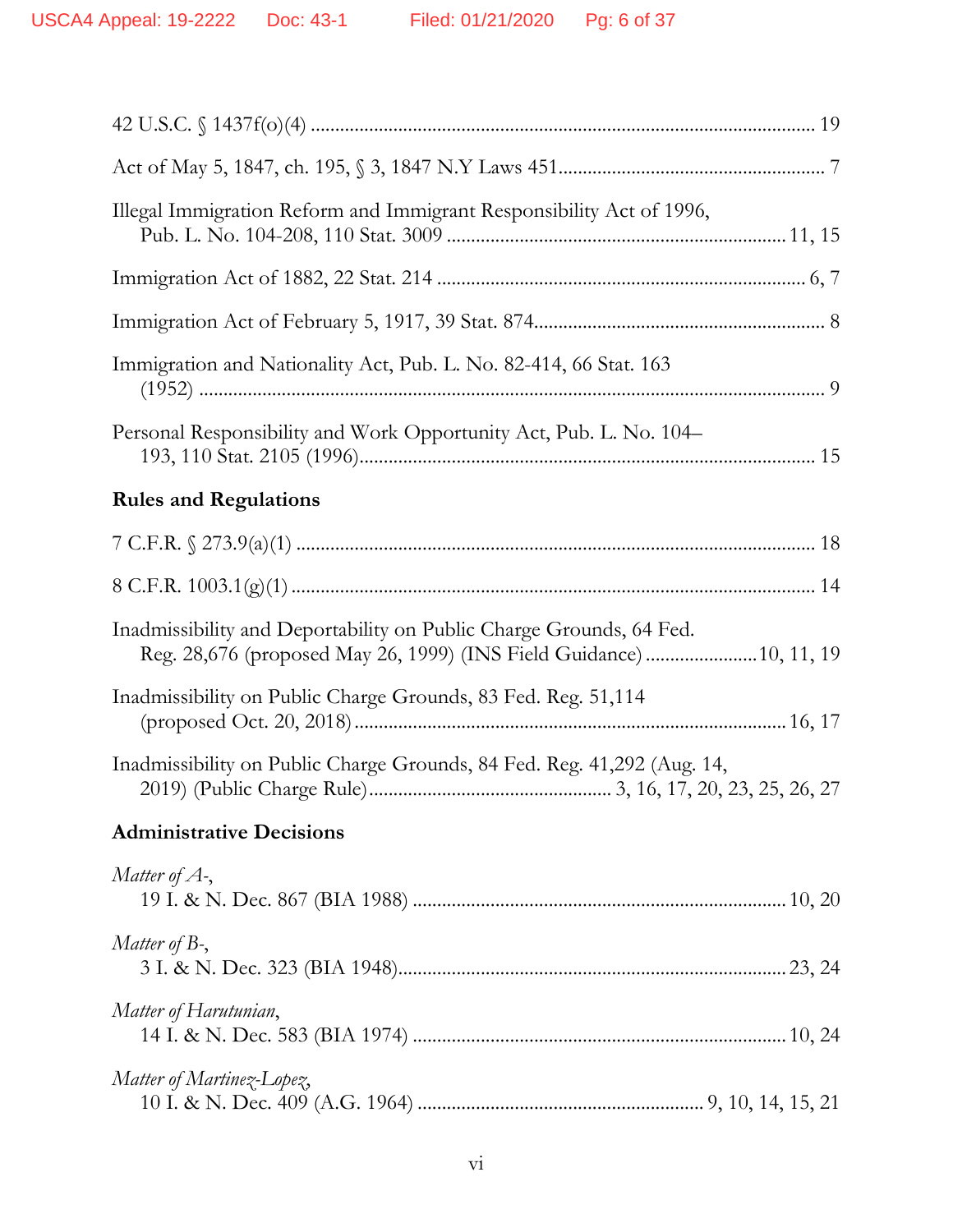| Matter of $T$ -,                                                                                                                                                 |
|------------------------------------------------------------------------------------------------------------------------------------------------------------------|
| <b>Legislative Materials</b>                                                                                                                                     |
|                                                                                                                                                                  |
|                                                                                                                                                                  |
|                                                                                                                                                                  |
| <b>Other Authorities</b>                                                                                                                                         |
| Antonin Scalia & Bryan A. Garner, Reading Law: The Interpretation of Legal                                                                                       |
| Alex Nowrasteh & Robert Orr, Immigration and the Welfare State, CATO<br>Inst. Immigration Research & Policy Br. No. 6 (May 10, 2018),                            |
| Danilo Trisi, Administration's Public Charge Rule Would Close the Door to U.S.<br>to Immigrants Without Substantial Means, Ctr. Budget & Policy Priorities       |
|                                                                                                                                                                  |
| Jeanne Batalova & Jie Zong, Language Diversity and English Proficiency in the<br>United States, Migration Policy Inst. (Nov. 11, 2016),                          |
| Michelangelo Landgrave, Immigrants Learn English, CATO Inst.<br>Immigration Research & Policy Br. No. 14 (Sept. 17, 2019),                                       |
| Policy Basics: The Supplemental Nutrition Assistance Program, Ctr. Budget &                                                                                      |
| Samantha Artiga et al., <i>Estimated Impacts of Final Public Charge Inadmissibility</i><br>Rule on Immigrants and Medicaid Coverage, Kaiser Family Found. (Sept. |
|                                                                                                                                                                  |
|                                                                                                                                                                  |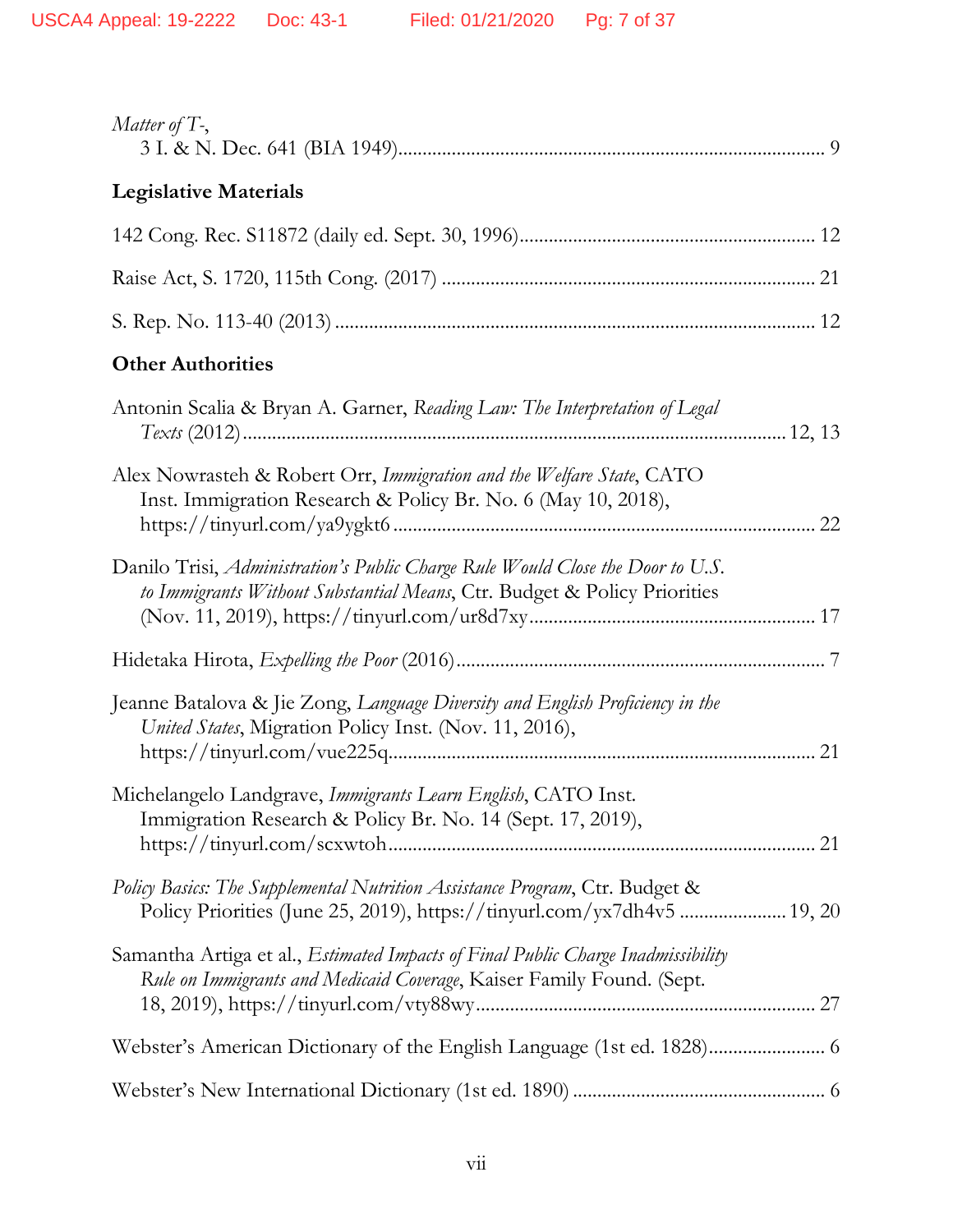# **INTEREST OF AMICUS CURIAE**  1

Amicus curiae, the United States House of Representatives,<sup>2</sup> respectfully submits this brief because of its interest in ensuring that immigrants to our Nation are accorded the rights to which the immigration laws entitle them. The Constitution empowers the Legislative Branch to "establish a uniform Rule of Naturalization." Art. I, sec. 8. The formulation of "[p]olicies pertaining to the entry of [noncitizens] and their right to remain here … is entrusted exclusively to Congress." *Galvan v. Press*, 347 U.S. 522, 531 (1954).

For more than 100 years, courts and the Executive Branch have understood the "public charge" provision of our Nation's immigration laws to apply to individuals who are likely to become primarily dependent upon public assistance for a significant period. Congress preserved that long-established meaning when it reenacted the public-charge provision without material change in 1996. Congress has an important

<sup>&</sup>lt;sup>1</sup> Pursuant to Federal Rule of Appellate Procedure  $29(a)(4)(e)$ , the House certifies that no counsel for a party authored the brief in whole or in part, and no person or entity other than the House and its counsel made a monetary contribution intended to fund the preparation or submission of the brief. All parties consented to the filing of this brief.

<sup>&</sup>lt;sup>2</sup> The Bipartisan Legal Advisory Group (BLAG) of the United States House of Representatives has authorized the filing of an *amicus* brief in this matter. The BLAG comprises the Honorable Nancy Pelosi, Speaker of the House, the Honorable Steny H. Hoyer, Majority Leader, the Honorable James E. Clyburn, Majority Whip, the Honorable Kevin McCarthy, Republican Leader, and the Honorable Steve Scalise, Republican Whip, and "speaks for, and articulates the institutional position of, the House in all litigation matters." Rules of the U.S. House of Representatives (116<sup>th</sup>) Cong.), Rule II.8(b), https://perma.cc/M25F-496H. The Republican Leader and Republican Whip dissented.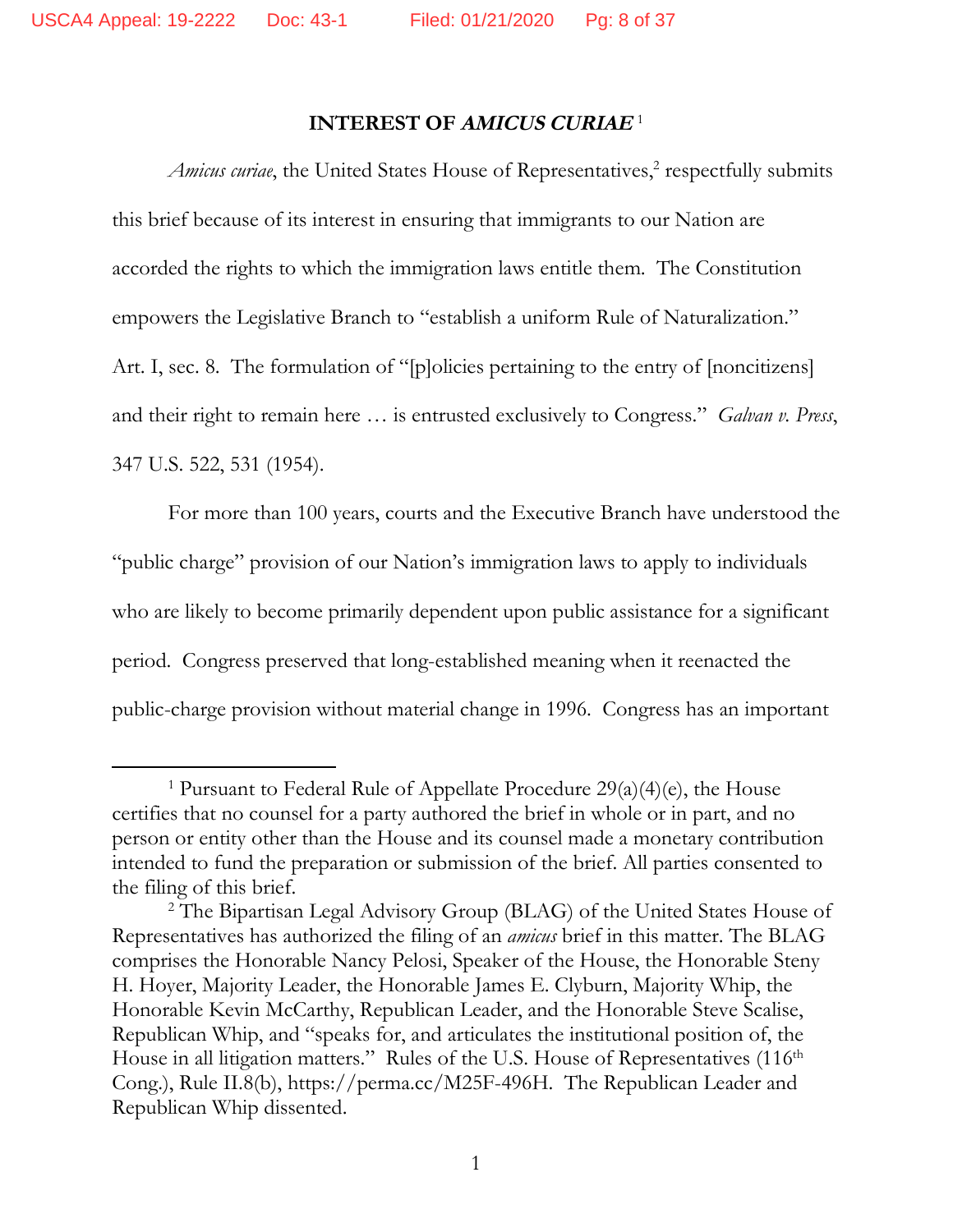interest in preserving its ability to reenact a statutory term, against the backdrop of that term's settled meaning, without the risk that an administration dissatisfied with Congress's policy judgment will later seek to give the term a meaning that Congress has already rejected.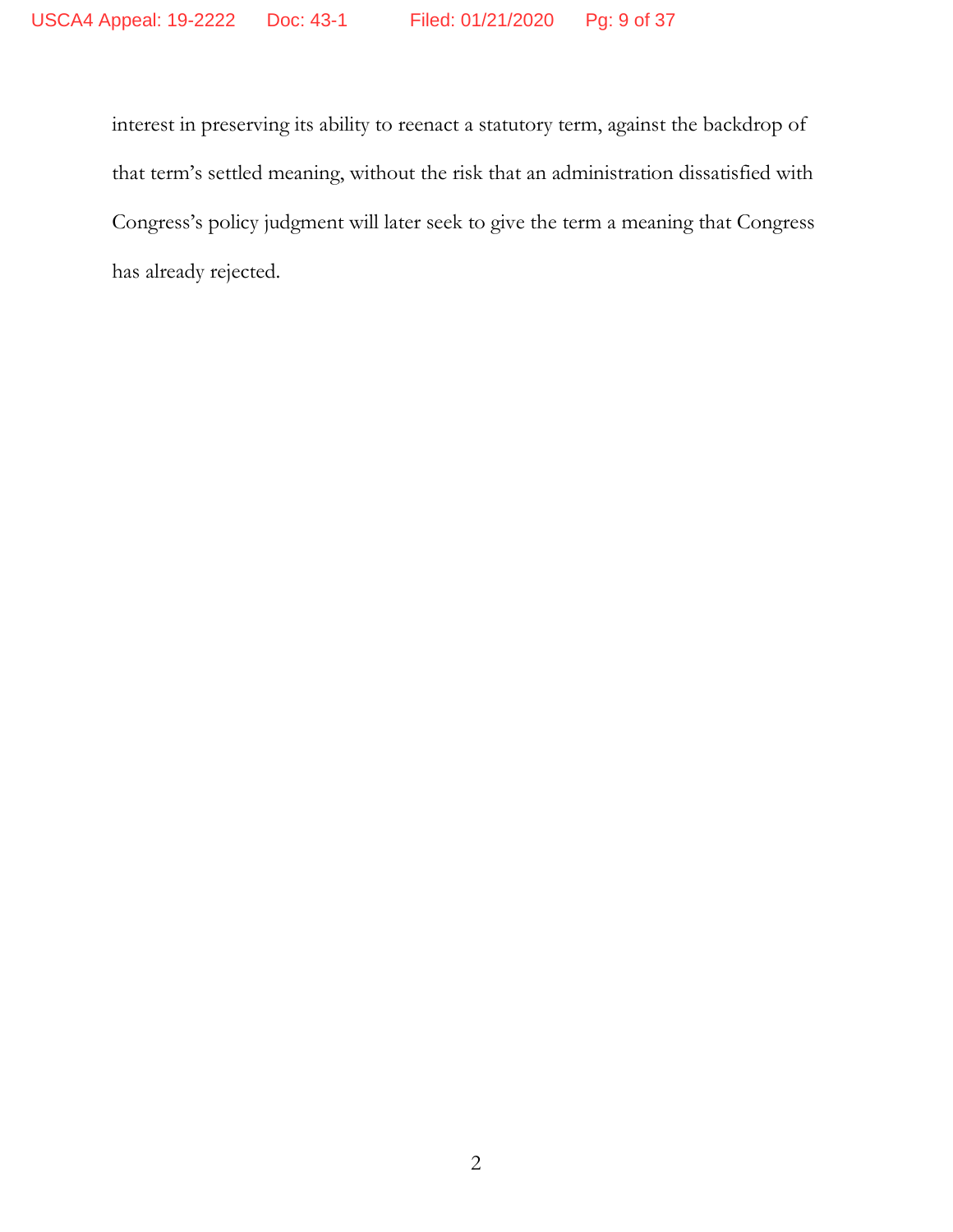#### **INTRODUCTION AND SUMMARY**

Since 1882, Congress has directed that non-U.S. citizens likely to become "public charges" may not settle in the United States. During that time, the courts and the Executive Branch have consistently construed this provision as limited to persons likely to become primarily dependent on the government for a significant period. Congress affirmed this long-established understanding of the term when it reenacted the public-charge provision without material change in 1996. The current version of the provision once more denies admission and adjustment of status to permanent residency to persons "likely at any time to become a public charge." 8 U.S.C. § 1182(a)(4)(A). At the same time, in a closely related provision, Congress considered and rejected an effort to broaden the definition of "public charge" to include noncitizens who receive small amounts of widely available government benefits.

The Trump Administration now seeks to broaden—dramatically—the scope of the "public charge" provision. On August 14, 2019, the Department of Homeland Security (DHS) issued a rule redefining "public charge" to refer to persons likely at any time to receive certain government benefits—including in-kind benefits like food stamps, Medicaid, and federal housing assistance—for more than 12 months in the aggregate within any three-year period. *See* Inadmissibility on Public Charge Grounds, 84 Fed. Reg. 41,292, 41,295 (Public Charge Rule). Because the class of noncitizens who may obtain these benefits at some point in their lifetimes is potentially vast, the new DHS rule—which applies to noncitizens seeking to enter the United States or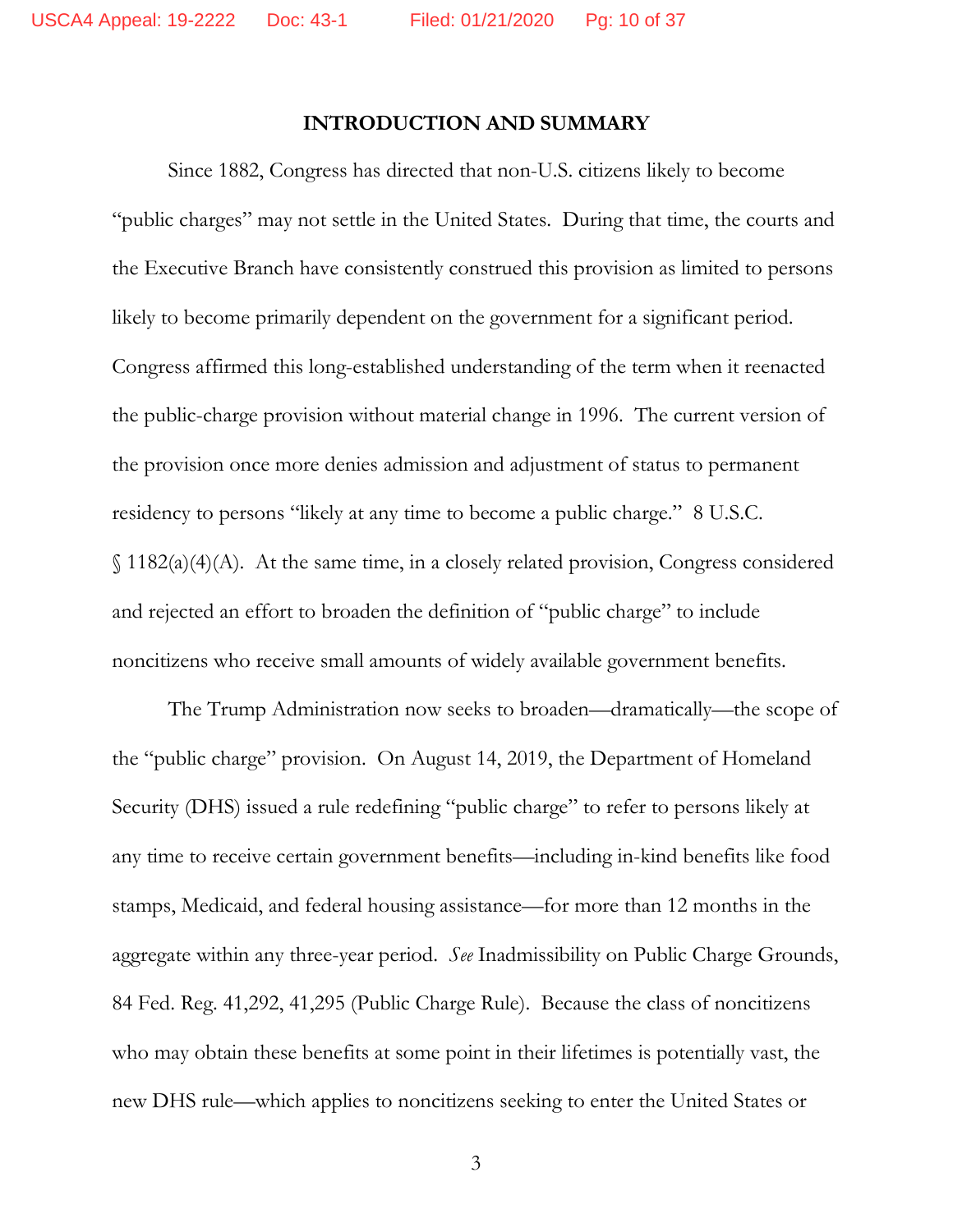become lawful permanent residents—would overhaul the Nation's immigration system, seizing on a previously narrow exclusion to substantially limit the class of individuals who may settle here.

DHS may not substitute its own policy judgment for Congress's in this way. When Congress reenacted the public-charge provision without material change in 1996, it legislated against the backdrop of a settled century-old understanding of "public charge" as limited to noncitizens who primarily depend on the government over the long term. Courts must presume that Congress intended to ratify that longestablished meaning when it reenacted the provision without changing it. *See Helsinn Healthcare S.A. v. Teva Pharm. USA, Inc.*, 139 S. Ct. 628, 633-34 (2019).

The district court correctly held that DHS's new rule deviates from the longstanding understanding of "public charge" in fundamental respects. For the first time ever, DHS seeks to consider in its public-charge determination not just a noncitizen's receipt of cash benefits for income maintenance, but also the receipt of in-kind benefits like food stamps, Medicaid, and affordable housing—even though acceptance of such benefits does not make a noncitizen primarily dependent upon the government. For the first time ever, a noncitizen deemed likely at any point in the future to collect no more than 50 cents of government assistance a day for just over one year—for a total of less than \$200 in benefits—would be considered a "public charge." And for the first time ever, immigration officers are directed to consider a noncitizen's lack of English proficiency as evidence that he or she is likely to become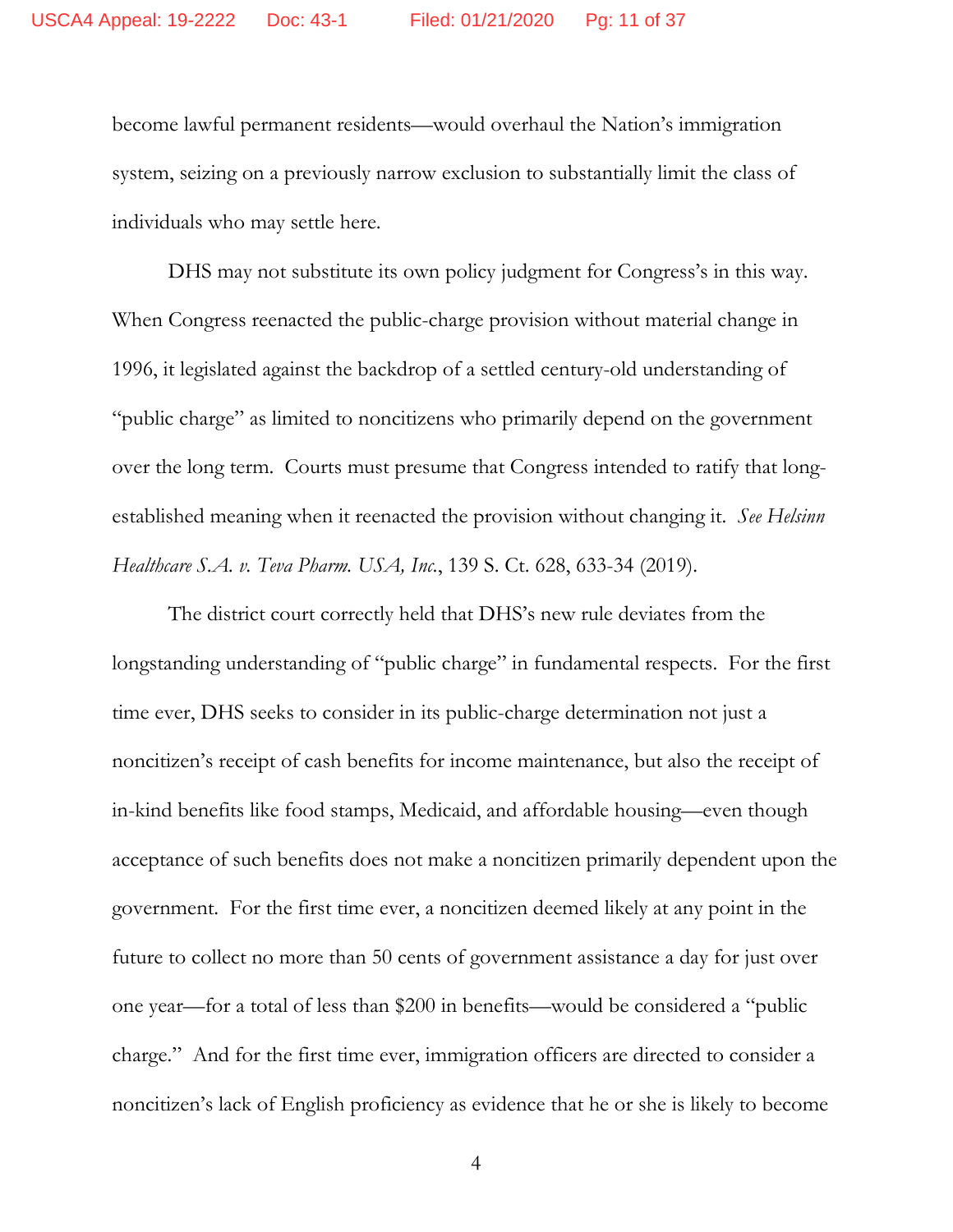a "public charge." These changes cannot be reconciled with Congress's intent when it reenacted the provision in 1996—particularly given that Congress in 1996 *rejected* efforts to broaden a related provision to encompass noncitizens likely to obtain these government benefits.

The district court's injunction should separately be upheld because the new DHS rule would be impossible to apply rationally or fairly. The rule would require immigration officers to make predictive judgments about whether noncitizens are likely far in the future to collect *de minimis* amounts of public benefits for even short periods. This inquiry would provide officers with essentially unchecked authority to exclude prospective immigrants, and it would substantially increase the danger of arbitrary and discriminatory enforcement. It would also leave noncitizens in the dark about how they could possibly satisfy this standard, and it would deter them from seeking benefits to which Congress entitled them. DHS's new rule would replace the century-old understanding of "public charge" with a harmful regime that cannot be intelligibly applied.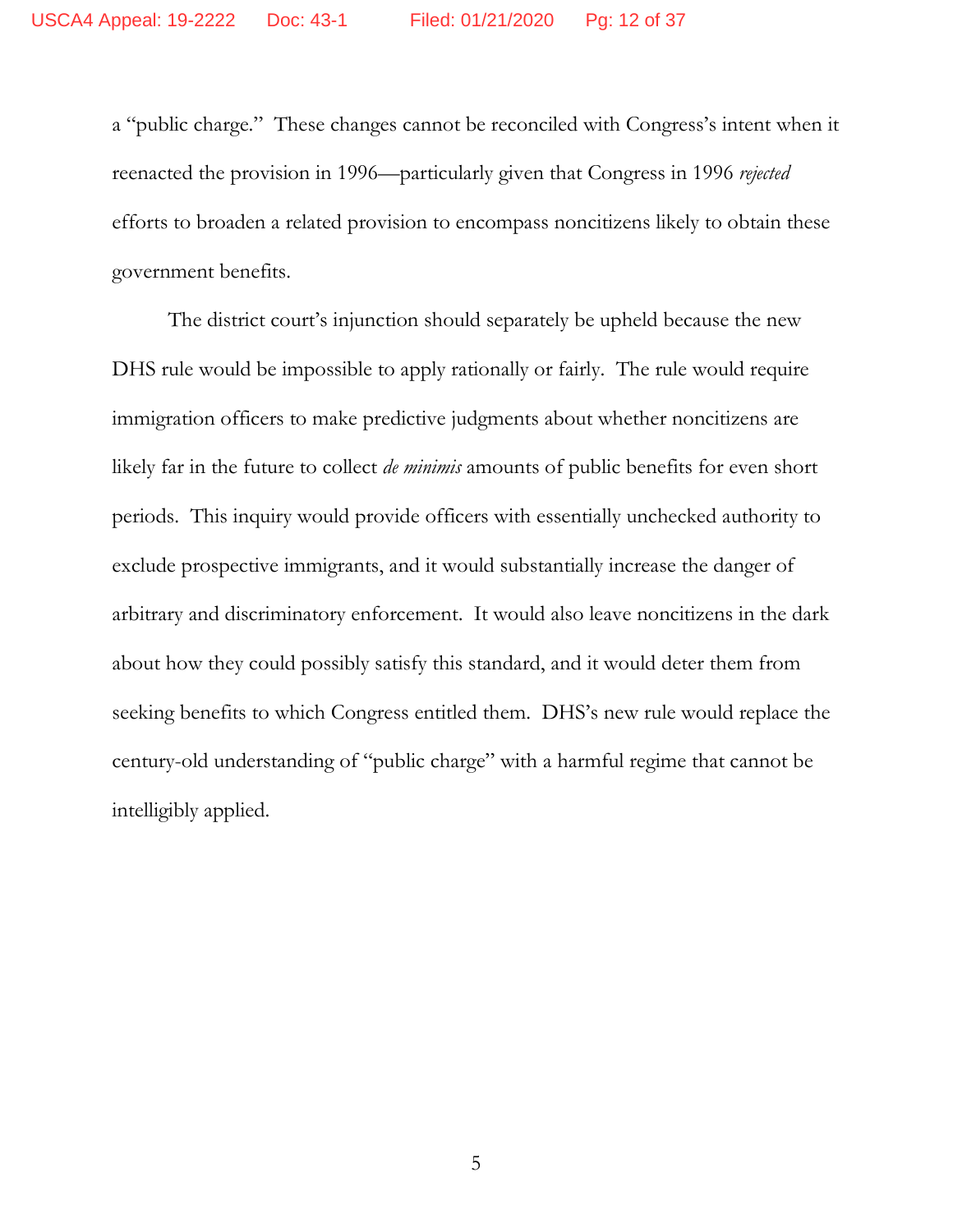#### **ARGUMENT**

### **I. DHS'S NEW UNDERSTANDING OF "PUBLIC CHARGE" DEPARTS FROM THAT TERM'S LONGSTANDING AND SETTLED MEANING.**

# **A. The Term "Public Charge" Has Always Referred To A Person Primarily Dependent On The Government For A Significant Period.**

The term "public charge" has always referred to persons likely to become primarily dependent on the government over the long term. In the more than 100 years since the public-charge provision was enacted, both the courts and the Executive Branch have understood the term consistent with that long-established understanding.

**1.** Congress first used the phrase "public charge" in the Immigration Act of 1882, the Nation's original immigration law. The 1882 Act provided that "any convict, lunatic, idiot, or any person unable to take care of himself or herself without becoming a public charge … shall not be permitted to land [in the United States]." Immigration Act of 1882, ch. 376, § 2, 22 Stat. 214.

The text of the 1882 statute establishes that "public charge" referred to persons primarily dependent on the government. When the provision was enacted, Webster's Dictionary defined a "charge" as a "person or thing committed to another's custody, care or management." Webster's American Dictionary of the English Language (1st ed. 1828); *accord* Webster's New International Dictionary (1st ed. 1890). A "*public* charge," therefore, at the time was understood to refer to someone committed to the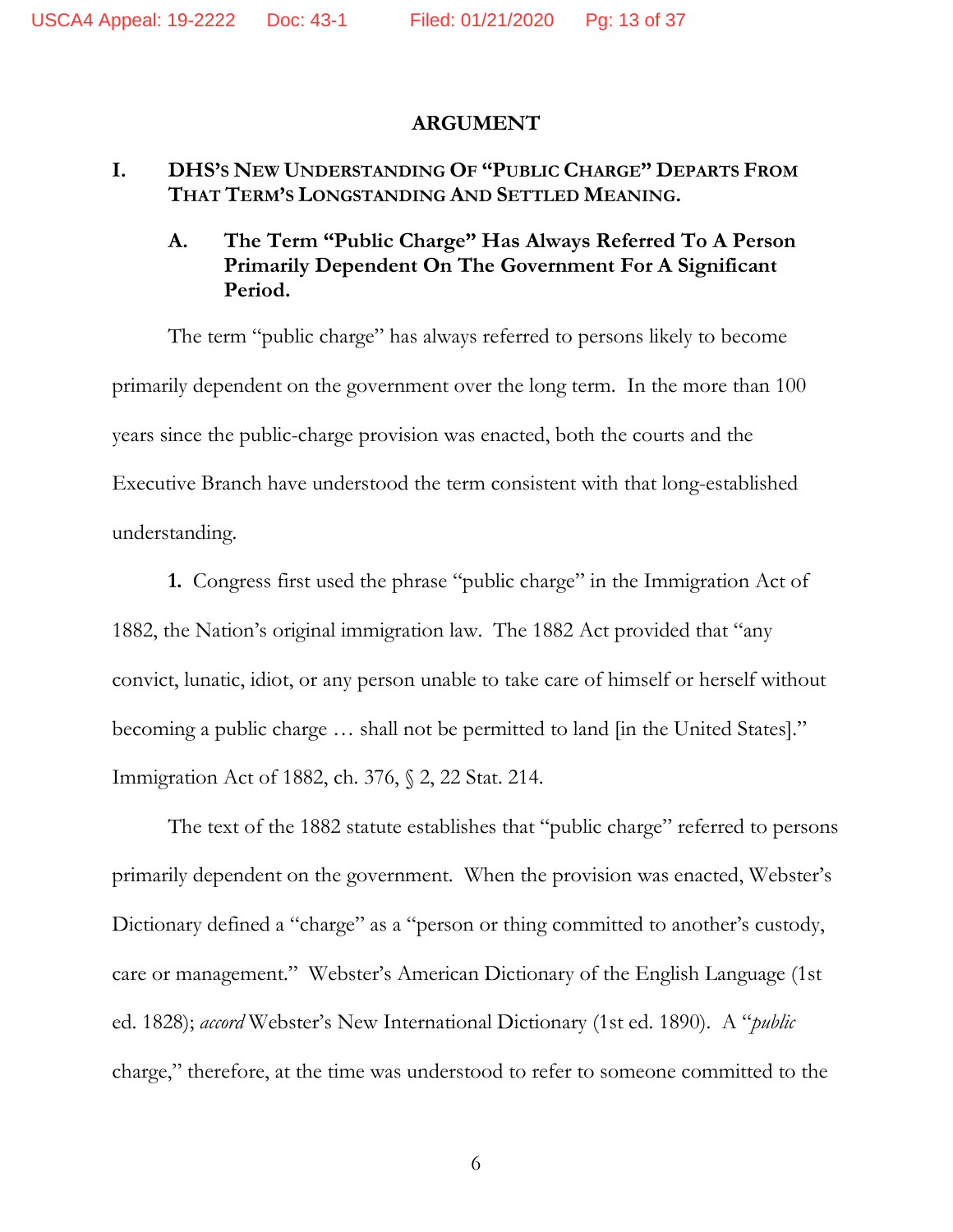custody or care of the government. By definition, one who is committed to government custody or management relies on the public for support—*i.e.*, he or she is primarily dependent on the government.

Other features of the 1882 Act confirm that "public charge" requires a showing of primary dependency and that the dependency must be more than temporary. A different provision of the 1882 Act created an "immigrant fund" to be "used … for the care of immigrants arriving in the United States, for the relief of such as are in distress," and commanded the Treasury Secretary to "provide for the support and relief of such immigrants therein landing as may fall into distress or need public aid." §§ 1-2, 22 Stat. at 214. In establishing a fund for their support, the statute necessarily contemplated that the United States would admit distressed immigrants needing public aid. The public-charge provision therefore could not have excluded immigrants simply because they might collect some government benefits.

Historical context reinforces this understanding. Congress modeled the original public-charge restriction on state laws directed at "exceptionally impoverished and destitute persons." Hidetaka Hirota, *Expelling the Poor* 33, 68 (2016); *see, e.g.*, Act of May 5, 1847, ch. 195, § 3, 1847 N.Y. Laws 451. Courts explained that the provisions required proof that individuals would be "unable to maintain themselves … by reason of some permanent disability." *City of Boston v. Capen*, 61 Mass. 116, 122 (1851). Courts also required proof that the person would "become a *heavy* and *long continued* charge to the [public]." *Id.* (emphases added). And courts recognized that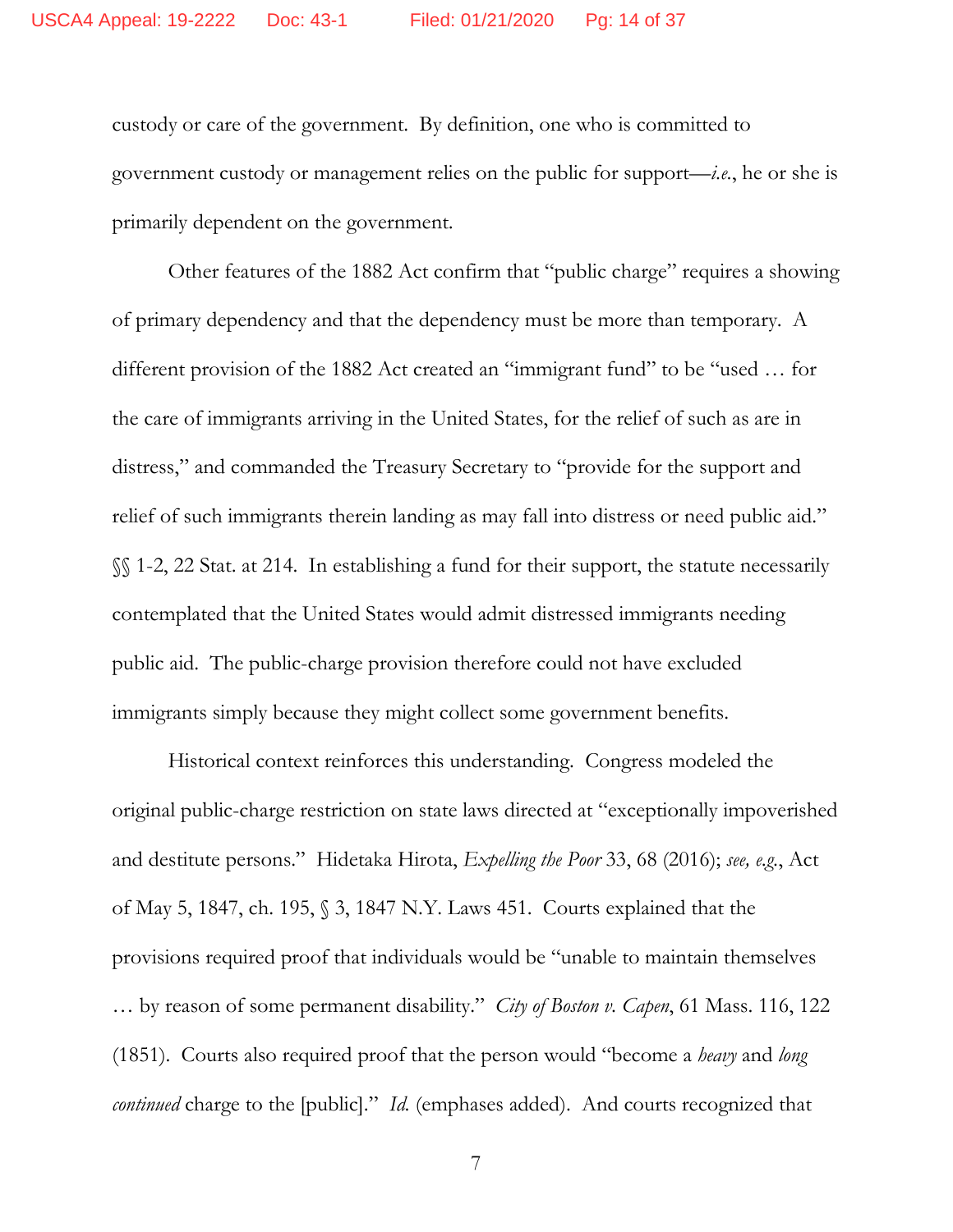the "mere fact that a person may occasionally obtain assistance from the county does not necessarily make such person … a public charge." *Twp. of Cicero v. Falconberry*, 42 N.E. 42, 44 (Ind. App. 1895).

Thus, in *Gegiow v. Uhl*, 239 U.S. 3 (1915), the Supreme Court held as a matter of law that the public-charge provision did not apply in a case involving immigrants who had little money, did not speak English, and would be unable to find employment in their chosen destination city. *Id.* at 8-10. To be a "public charge," the Court concluded, a person must be "excluded on the ground of permanent personal objections." *Id.* at 10. That the immigrants would not find a job in their destination did not make them "public charges." *Id.*

**2.** In 1917, Congress amended the public-charge provision, moving its location within the statute, but courts and the Executive Branch continued to recognize that the amended provision applied only to persons likely to become primarily dependent on the government for significant periods. *See* Immigration Act of February 5, 1917, ch. 29, § 3, 39 Stat. 874, 876.

In *Ex parte Hosaye Sakaguchi*, 277 F. 913 (9th Cir. 1922), the court explained that the 1917 Amendment "does not change the meaning that should be given [public charge]." *Id.* at 916. The Ninth Circuit thus ruled that "the words 'likely to become a public charge' … exclude only those persons who are likely to become occupants of almshouses for want of means with which to support themselves in the future." *Ng Fung Ho v. White*, 266 F. 765, 769 (9th Cir. 1920). Other courts also continued to read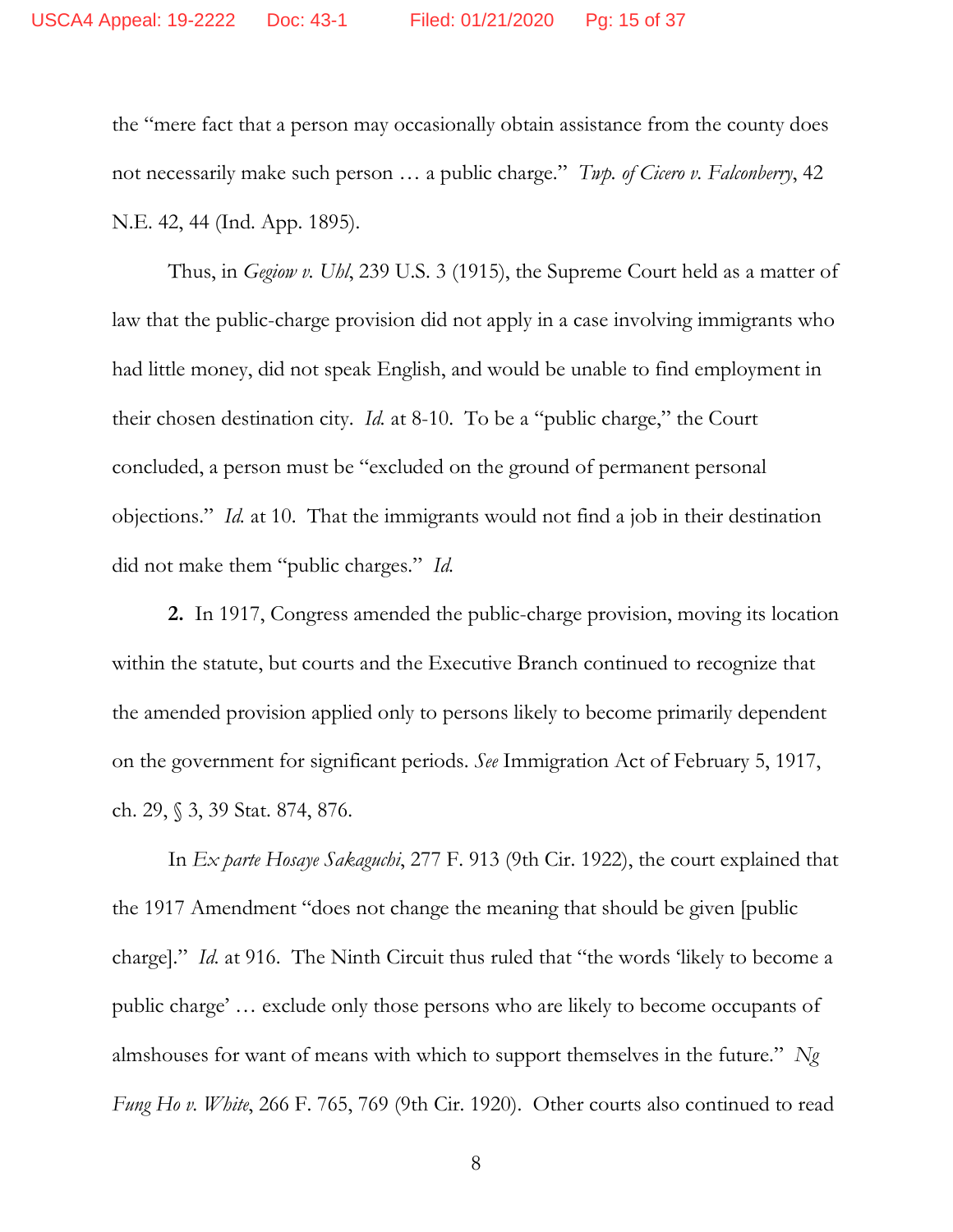"public charge" to refer to "a condition of dependence on the public for support." *Coykendall v. Skrmetta*, 22 F.2d 120, 121 (5th Cir. 1927); *accord United States ex rel. Mantler v. Comm'r of Immigration*, 3 F.2d 234, 235-36 (2d Cir. 1924) (refusing to deem noncitizen "public charge" based on "conjecture or speculation"). The Executive Branch applied the provision similarly. *See Matter of T-*, 3 I. & N. Dec. 641, 644 (BIA 1949) (noncitizens in good health and "capable of earning [] livelihood" not likely to become "public charges").

**3.** In 1952, Congress enacted the Immigration and Nationality Act (INA), which overhauled the Nation's immigration laws, but retained the "public charge" provision. Pub. L. No. 82-414, ch. 2, § 211, 66 Stat. 163, 183. The INA continued to make inadmissible noncitizens who are "likely to become public charges," and further clarified that this judgment was to be made "in the opinion of" the relevant immigration official. *Id.* As before, the provision was understood to apply only to noncitizens considered likely to become primarily dependent on the government over the long term.

In 1964, the Attorney General issued a precedential decision holding that the public-charge provision "requires more than a showing of a possibility that the [noncitizen] will require public support." *Matter of Martinez-Lopez*, 10 I. & N. Dec. 409, 421 (A.G. 1964). The Attorney General explained that "[s]ome specific circumstance, such as mental or physical disability, advanced age, or other fact reasonably tending to show that the burden of supporting the alien is likely to be cast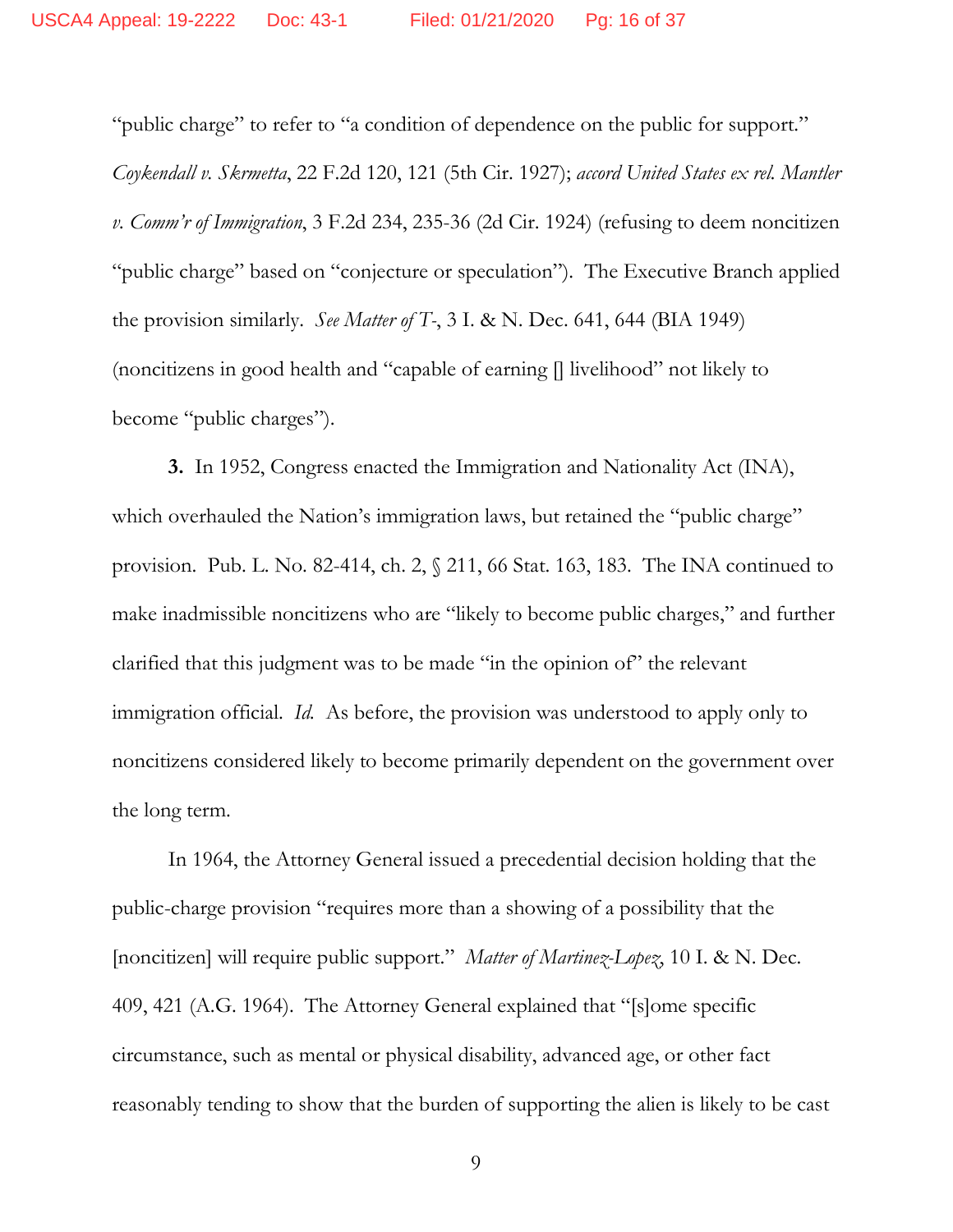on the public, must be present." *Id.* And the Attorney General concluded that "[a] healthy person in the prime of life cannot ordinarily be considered likely to become a public charge"—"especially where he has friends or relatives in the United States who have indicated their ability and willingness to come to his assistance in case of emergency." *Id.* at 421-22.

Later opinions by the Board of Immigration Appeals (BIA) reaffirmed the settled understanding that the public-charge determination principally turns on a noncitizen's "physical and mental condition, as it affects ability to earn a living," rather than on the prospect that the noncitizen may temporarily receive small amounts of government aid. *Matter of Harutunian*, 14 I. & N. Dec. 583, 588 (BIA 1974). Hence, a noncitizen could not be excluded on public-charge grounds given that she "has now joined the work force, that she is young, and that she has no physical or mental defects which might affect her earning capacity." *Matter of A-*, 19 I. & N. Dec. 867, 870 (BIA 1988). By contrast, a noncitizen "who is incapable of earning a livelihood, who does not have sufficient funds in the United States for his support, and has no person in the United States willing and able to assure that he will not need public support" would be "excludable as likely to become a public charge." *Matter of Harutunian*, 14 I. & N. Dec. at 589-90.

Summarizing the state of the law in 1999, the Immigration and Naturalization Service (INS) understood "public charge" to refer to a noncitizen who has become "primarily dependent on the Government for subsistence, as demonstrated by either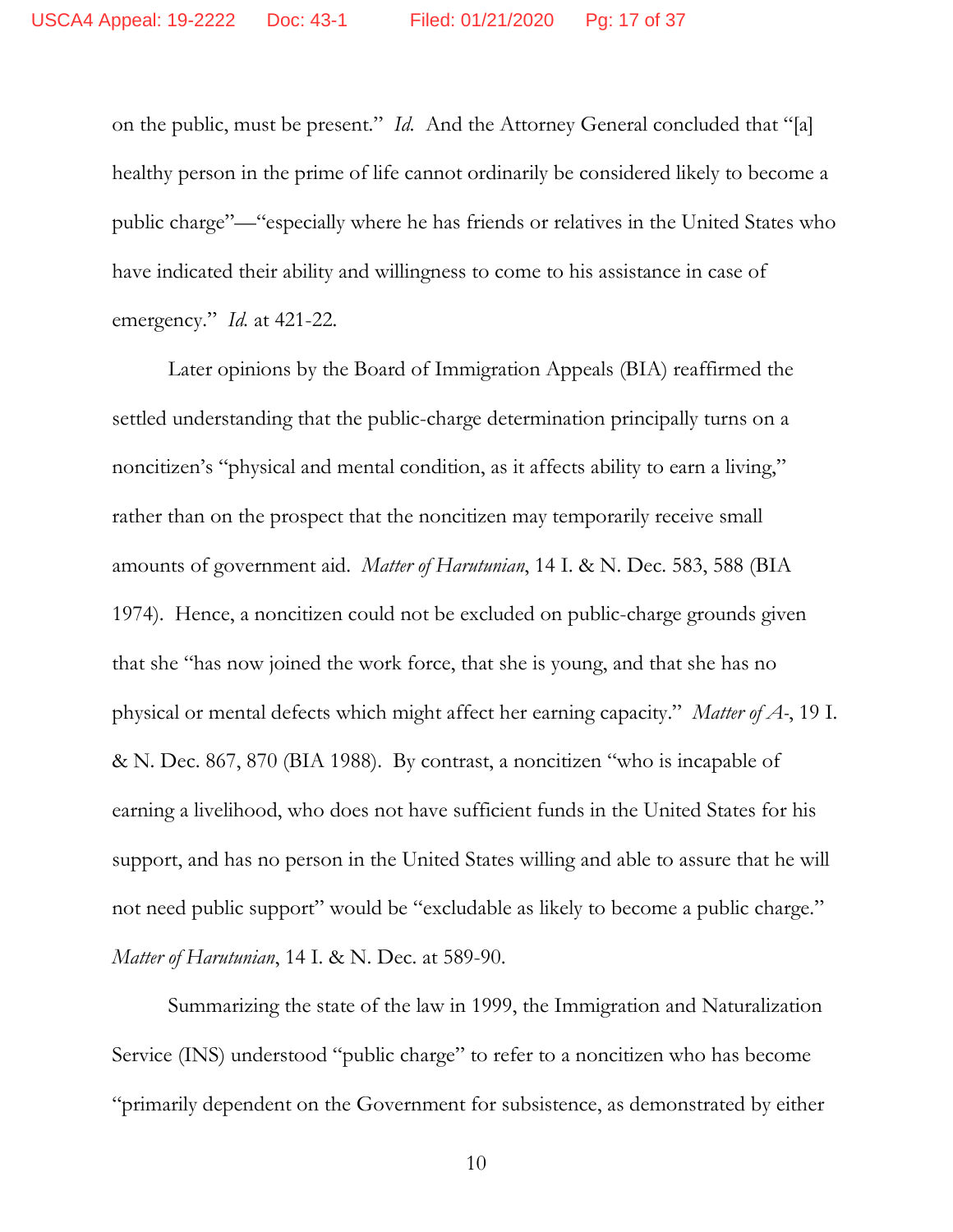the receipt of public cash assistance for income maintenance or institutionalization for long-term care at Government expense." Inadmissibility and Deportability on Public Charge Grounds, 64 Fed. Reg. 28,676, 28,677 (proposed May 26. 1999) (INS Field Guidance). INS reasoned that the plain meaning of the term "public charge" "suggests a complete, or nearly complete, dependence on the Government rather than the mere receipt of some lesser level of financial support." *Id.* And INS explained that this understanding of "public charge" "is consistent with" a century of publiccharge precedents. *Id.*

# **B. Congress Legislated Against The Backdrop Of The Long-Settled Meaning Of "Public Charge" When It Reenacted The Provision.**

When Congress reenacted the public-charge provision without material change in 1996, Congress intended to retain the established judicial and administrative understanding of that statutory term.

**1.** Congress passed the latest public-charge provision as part of the Illegal Immigration Reform and Immigrant Responsibility Act of 1996 (IIRIRA). *See* Pub. L. No. 104-208, 110 Stat. 3009. IIRIRA made substantial reforms to the Nation's immigration scheme, but it retained the public-charge provision materially unchanged. Like its predecessor, IIRIRA provided that a noncitizen is inadmissible if, "in the opinion of" the relevant immigration official, the noncitizen "is likely at any time to become a public charge."  $8$  U.S.C.  $\frac{6}{3}$  1182(a)(4)(A).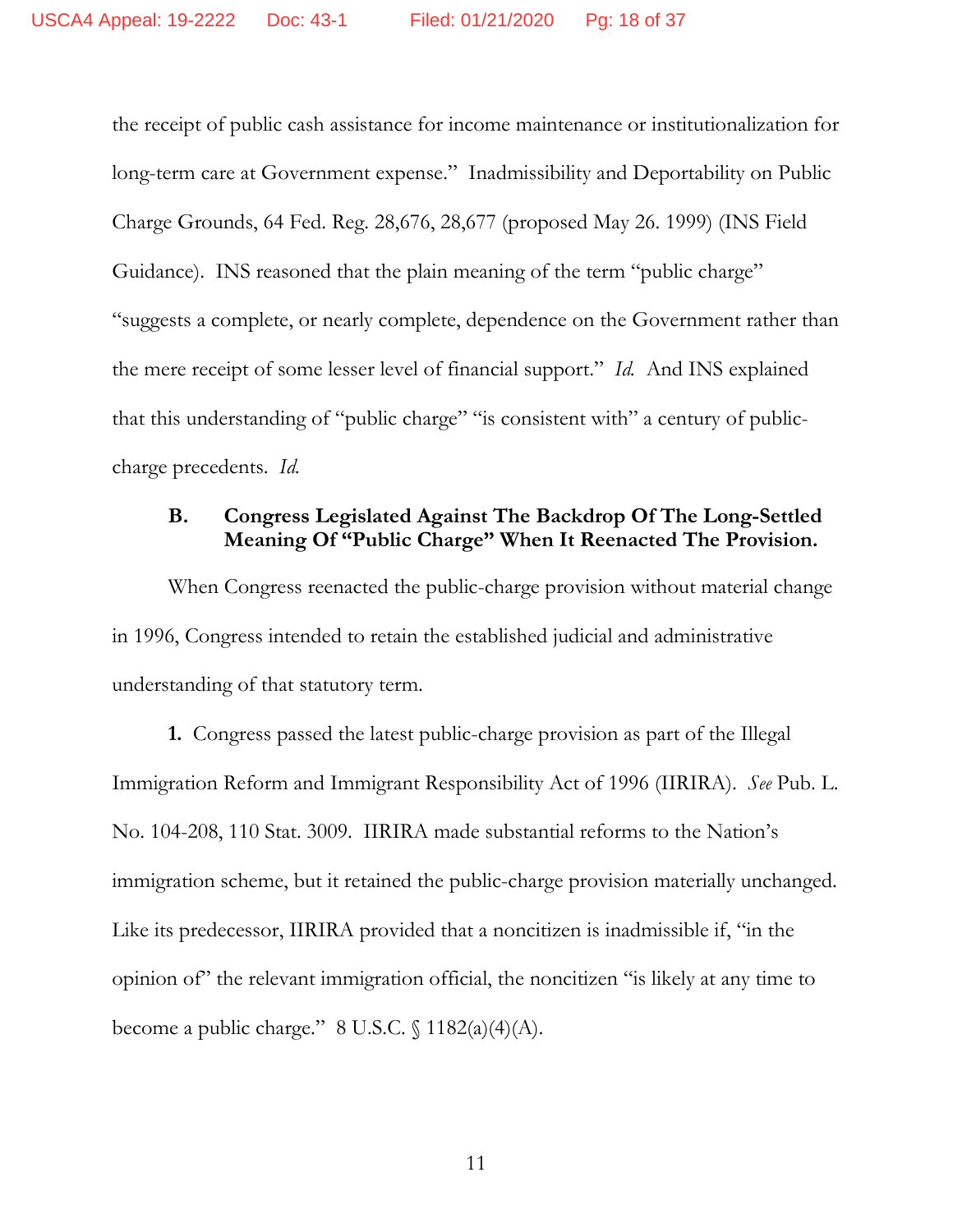Congress in considering IIRIRA rejected a proposal to amend the publiccharge provision addressing deportation to include noncitizens who temporarily receive supplemental public benefits. A prior version of the bill would have defined "public charge" to permit deportation if a noncitizen "received Federal public benefits for an aggregate of 12 months over a period of 7 years." 142 Cong. Rec. S11872, S11882 (daily ed. Sept. 30, 1996) (statement of Sen. Kyl). But this provision was removed under threat of veto. *Id.* at S11881-82.

In 2013, Congress again rejected an attempt to expand the public-charge provision beyond its long-established meaning to encompass receipt of supplemental public benefits. Then-Senator Jeff Sessions introduced an amendment that would have "expand[ed] the criteria for 'public charge," requiring noncitizens "to show they were not likely to qualify even for non-cash employment supports such as Medicaid, the SNAP program, or the Children's Health Insurance Program (CHIP)." S. Rep. No. 113-40, at 42 (2013). This proposal would have meant that "people who received non-cash health benefits could not become legal permanent residents," and that individuals who are "likely to receive these types of benefits in the future" would be "denied entry." *Id.* at 63. The amendment was rejected by voice vote. *Id.*

**2.** Where, as here, "a word or phrase has been … given a uniform interpretation by inferior courts or the responsible agency, a later version of that act perpetuating the wording is presumed to carry forward that interpretation." Antonin Scalia & Bryan A. Garner, *Reading Law: The Interpretation of Legal Texts* 322 (2012).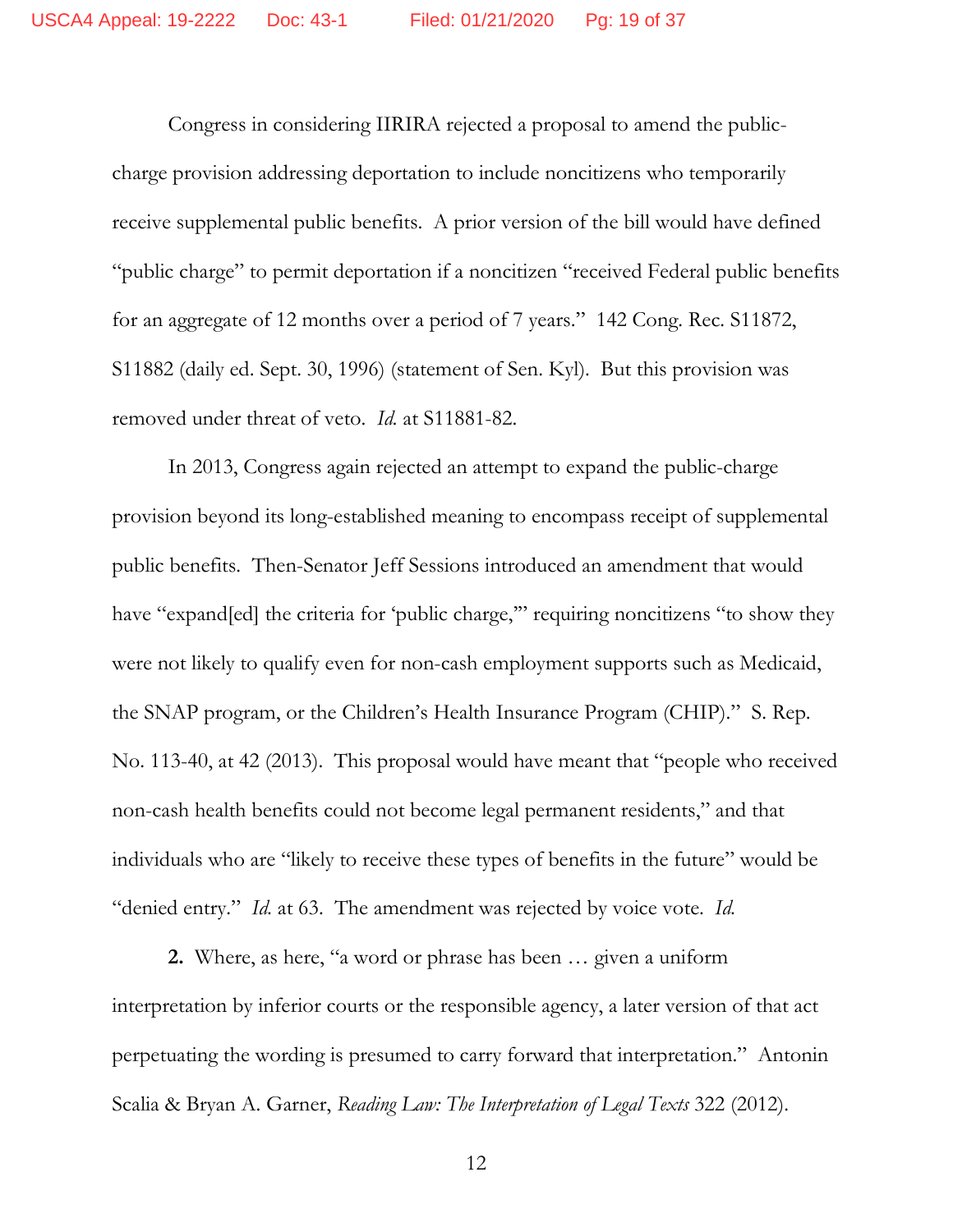Congress must be able to rely on the settled meaning of a statutory term without the risk that an Executive Branch dissatisfied with Congress's policy choices will later attempt to redefine the term to mean something entirely different.

The Supreme Court has repeatedly held that when Congress reenacts a statutory phrase that has received a settled judicial interpretation, Congress is presumed to have ratified that interpretation. *Forest Grove Sch. Dist. v. T.A.*, 557 U.S. 230, 239-40 (2009). Faced with settled precedent regarding the meaning of a statutory phrase, the Court recently emphasized that it "presume[s] that when Congress reenacted the same language in the [new statute], it adopted the earlier judicial construction of that phrase." *Helsinn*, 139 S. Ct. at 633-34. And the Court has explained that Congress's decision to amend a statute "while still adhering to the operative language" in a provision "is convincing support for the conclusion that Congress accepted and ratified the unanimous holdings of the Courts of Appeals" interpreting that provision. *Tex. Dep't of Hous. & Cmty. Affairs v. Inclusive Cmtys. Project, Inc.*, 135 S. Ct. 2507, 2520 (2015).

A similar presumption applies when Congress reenacts a statutory phrase that has received an authoritative interpretation by the relevant Executive Branch agency. Agency "regulations and interpretations long continued without substantial change, applying to unamended or substantially reenacted statutes, are deemed to have received congressional approval and have the effect of law." *Helvering v. Winmill*, 305 U.S. 79, 83 (1938). Precedential decisions issued by the BIA and Attorney General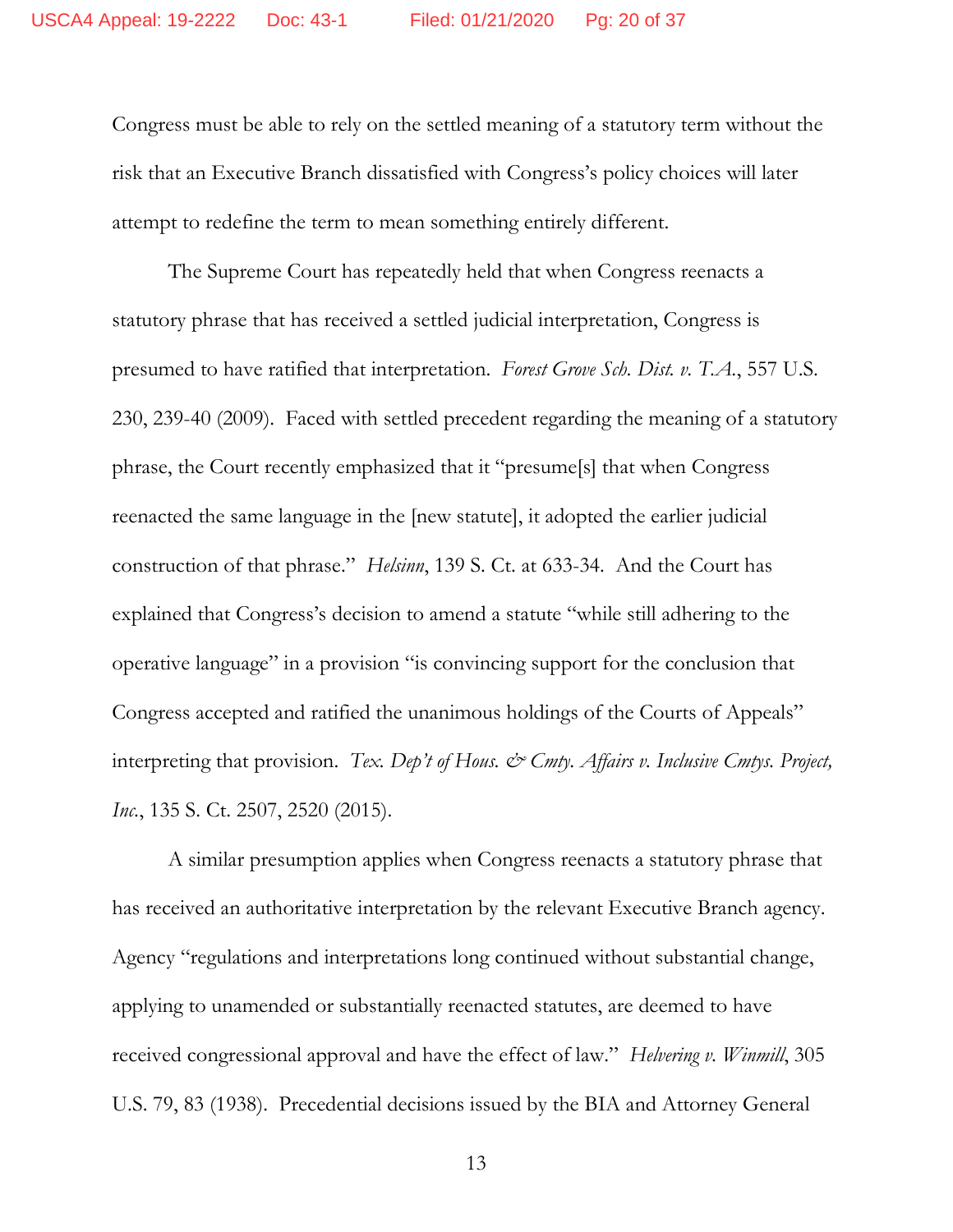provide authoritative administrative interpretations of the immigration laws. *See* 8 C.F.R.  $1003.1(g)(1)$ .

These presumptions apply with particular force where Congress has rejected efforts to modify the term at issue. "Few principles of statutory construction are more compelling than the proposition that Congress does not intend *sub silentio* to enact statutory language that it has earlier discarded in favor of other language." *INS v. Cardoza-Fonseca*, 480 U.S. 421, 442-43 (1987) (citation omitted). In one case, for example, the Supreme Court was tasked with interpreting a statutory term after Congress had considered and rejected a proposal to add a clause that would have modified the term. *See Gulf Oil Corp. v. Copp Paving Co.*, 419 U.S. 186, 200 (1974). The Court explained that Congress's "action strongly militates against a judgment that Congress intended a result that it expressly declined to enact"—particularly because "the courts in nearly four decades of litigation have interpreted the statute in a manner" that would be inconsistent with that result. *Id*.

These principles leave no doubt that Congress preserved the long-established meaning of "public charge" when it reenacted that term without change in IIRIRA. In drafting, debating, and enacting IIRIRA, Congress legislated against the backdrop of a uniform body of law holding that the provision "requires more than a showing of a possibility that the [noncitizen] will require public support" and that "[a] healthy person in the prime of life cannot ordinarily be considered likely to become a public charge." *Matter of Martinez-Lopez*, 10 I. & N. Dec. at 421. And Congress considered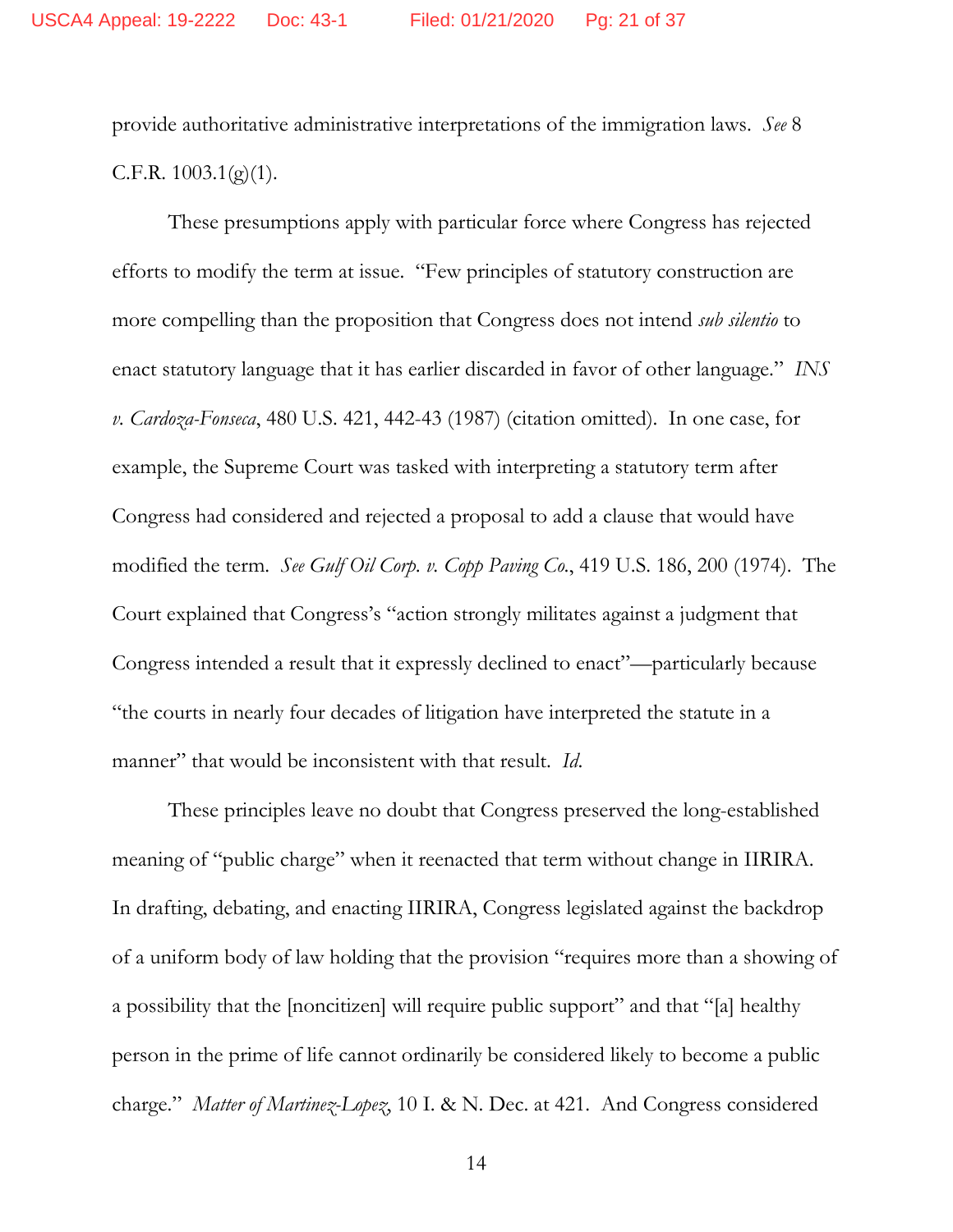and rejected a proposal to expand the public-charge provision governing deportation to cover a noncitizen's temporary receipt of benefits—compelling evidence that it did not intend to achieve that result.

**3.** Congress's decision to retain the longstanding meaning of "public charge" is confirmed by several other amendments Congress made to the public benefits laws and to the INA in 1996. One month before it passed IIRIRA, Congress enacted the Personal Responsibility and Work Opportunity Reconciliation Act, Pub. L. No. 104– 193, 110 Stat. 2105 (1996) (PRWORA), which overhauled key aspects of the Nation's federal benefits programs. PRWORA provided that lawful permanent residents could collect public benefits like food stamps and Medicaid after they had lived in the United States for five years. *Id.*, § 403, 110 Stat. at 2265 (codified at 8 U.S.C. § 1613). In addition, the Act made affidavits of support submitted by an immigration sponsor, in support of a noncitizen's application for lawful permanent residency, legally enforceable. *Id.*, § 423, 110 Stat. at 2271 (codified at 8 U.S.C. § 1183a). Then, in IIRIRA, Congress amended the INA to require most immigrants to obtain affidavits of support from sponsors. Pub. L. No. 104-208, § 531(a), 110 Stat. at 3009-674 (codified at 8 U.S.C. § 1182(a)(4)(C)-(D)).

These changes underscore Congress's codification of the long-settled meaning of "public charge." Congress expressly authorized immigrants to collect federal benefits and required sponsors to reimburse the government for receipt of these benefits under some circumstances. Congress therefore contemplated that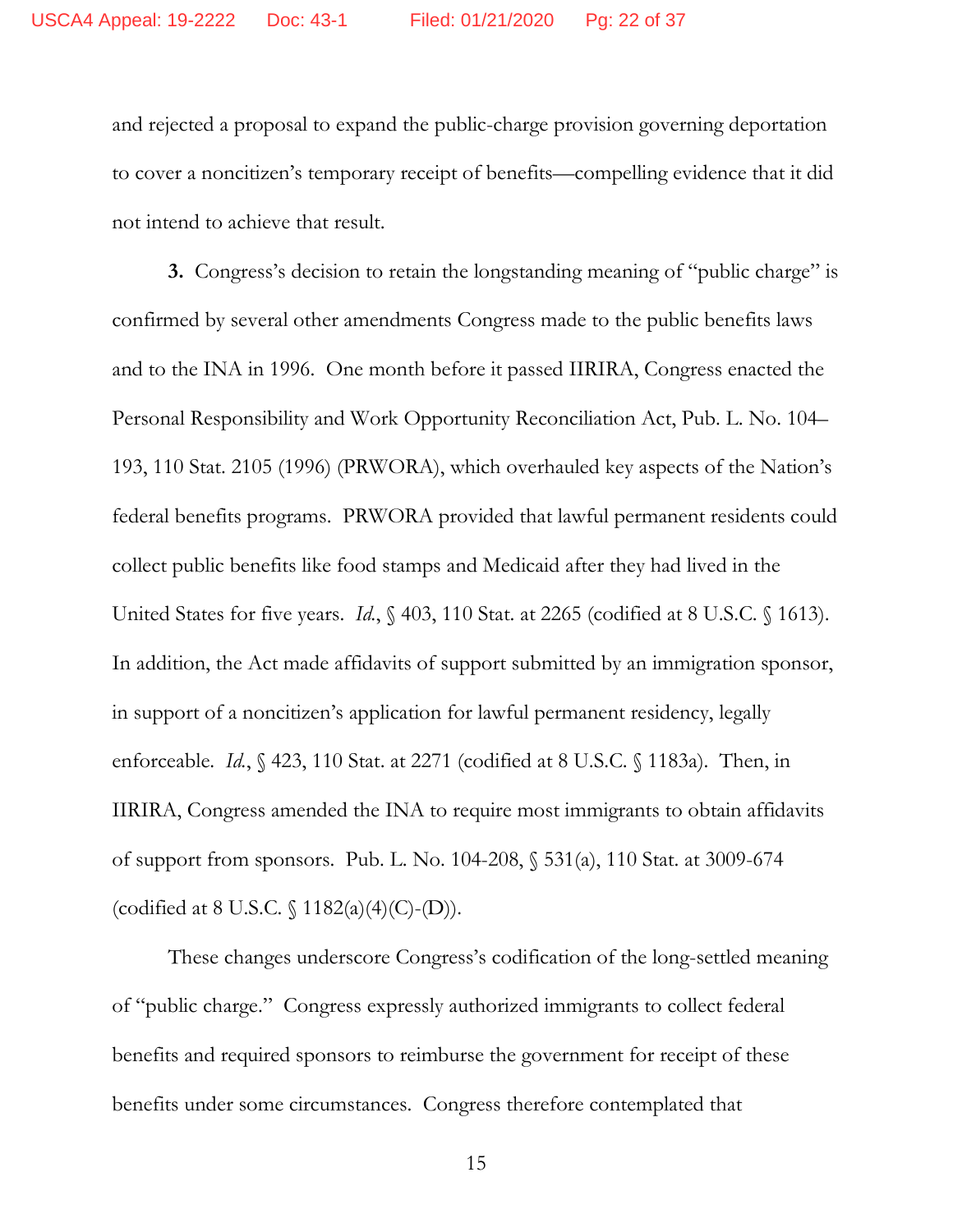immigrants, at least after the five-year initial period, would collect federal benefits. It addressed its concerns about immigrant self-sufficiency not by excluding all immigrants who might collect benefits, but instead by enacting a detailed scheme that limited their eligibility for a defined period and required reimbursement upon the government's request.

# **C. DHS's New Rule Impermissibly Departs From The Long-Settled Understanding Of "Public Charge."**

**1.** DHS's new rule transforms the public-charge provision. DHS now defines "public charge" for purposes of admissibility to mean a person who, according to the relevant immigration official, is likely to collect more than 12 months of certain public benefits in the aggregate during a 36-month period. Public Charge Rule at 41,295. Under the new rule, qualifying benefits for the first time include in-kind assistance like food stamps (now known as the Supplemental Nutrition Assistance Program, or SNAP), Medicaid, and federal housing assistance. *Id.* Multiple benefits received in a single month count as multiple months of benefits. *Id.* And immigration officials for the first time must consider English proficiency in making the public-charge determination. *Id.* at 41,503-04.

It is difficult to overstate the significance of this transformation. Less than two percent of noncitizens receive the cash benefits that could trigger a public-charge determination under the meaning of that term that has governed for a century. Inadmissibility on Public Charge Grounds, 83 Fed. Reg. 51,114, 51,193 (proposed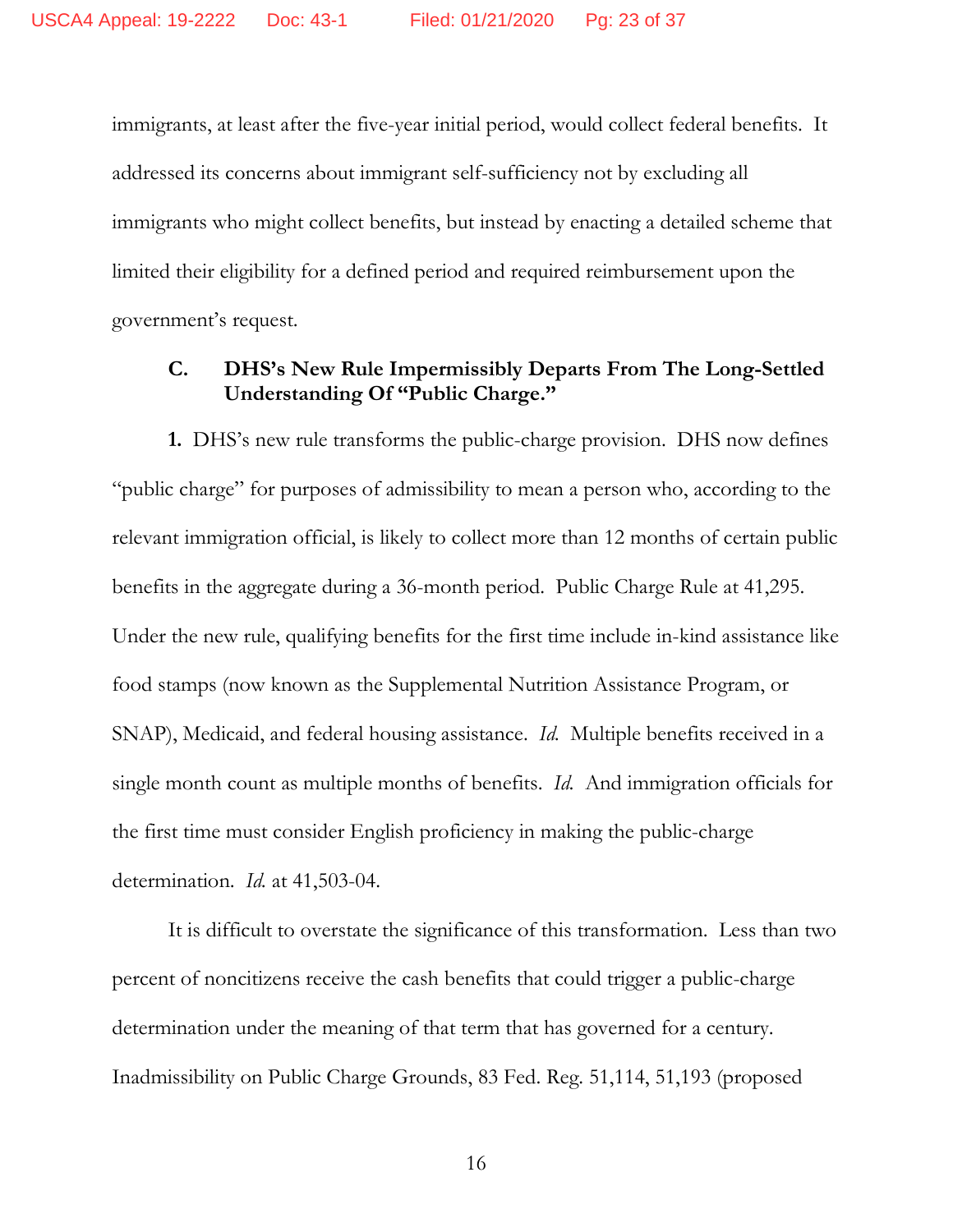Oct. 10, 2018). But the new DHS rule requires immigration officers to predict whether at any time in the future a noncitizen is likely to collect *de minimis* amounts of public benefits that are widely used. The new rule could therefore increase the number of noncitizens deemed inadmissible on public-charge grounds by orders of magnitude. "[*A*]*bout half of all U.S.-born citizens*" at some point participate in the benefits programs considered in DHS's new rule.<sup>3</sup> Thus, under the new rule, a noncitizen would be admissible only if she was deemed "'more likely than not' to resemble, over her entire lifetime, the more affluent half of the U.S.-born population." Answering Br. 25 (quoting Public Charge Rule at 41,501).

The DHS rule would overhaul the Nation's immigration system, seizing on a previously narrow exclusion to impose a new and dramatic limit on the class of individuals seeking to enter the United States or become lawful permanent residents. That is not a decision Congress authorized DHS to make. To the contrary, Congress twice considered and rejected an expanded definition of "public charge" similar to the definition that DHS now seeks to enact administratively. The Executive Branch cannot accomplish by regulation what the Legislative Branch rejected by legislation. "Congress alone has the institutional competence, democratic legitimacy, and (most importantly) constitutional authority to revise statutes in light of new social problems

<sup>3</sup> Danilo Trisi, *Administration's Public Charge Rules Would Close the Door to U.S. to Immigrants Without Substantial Means*, Ctr. Budget & Policy Priorities (Nov. 11, 2019), https://tinyurl.com/ur8d7xy.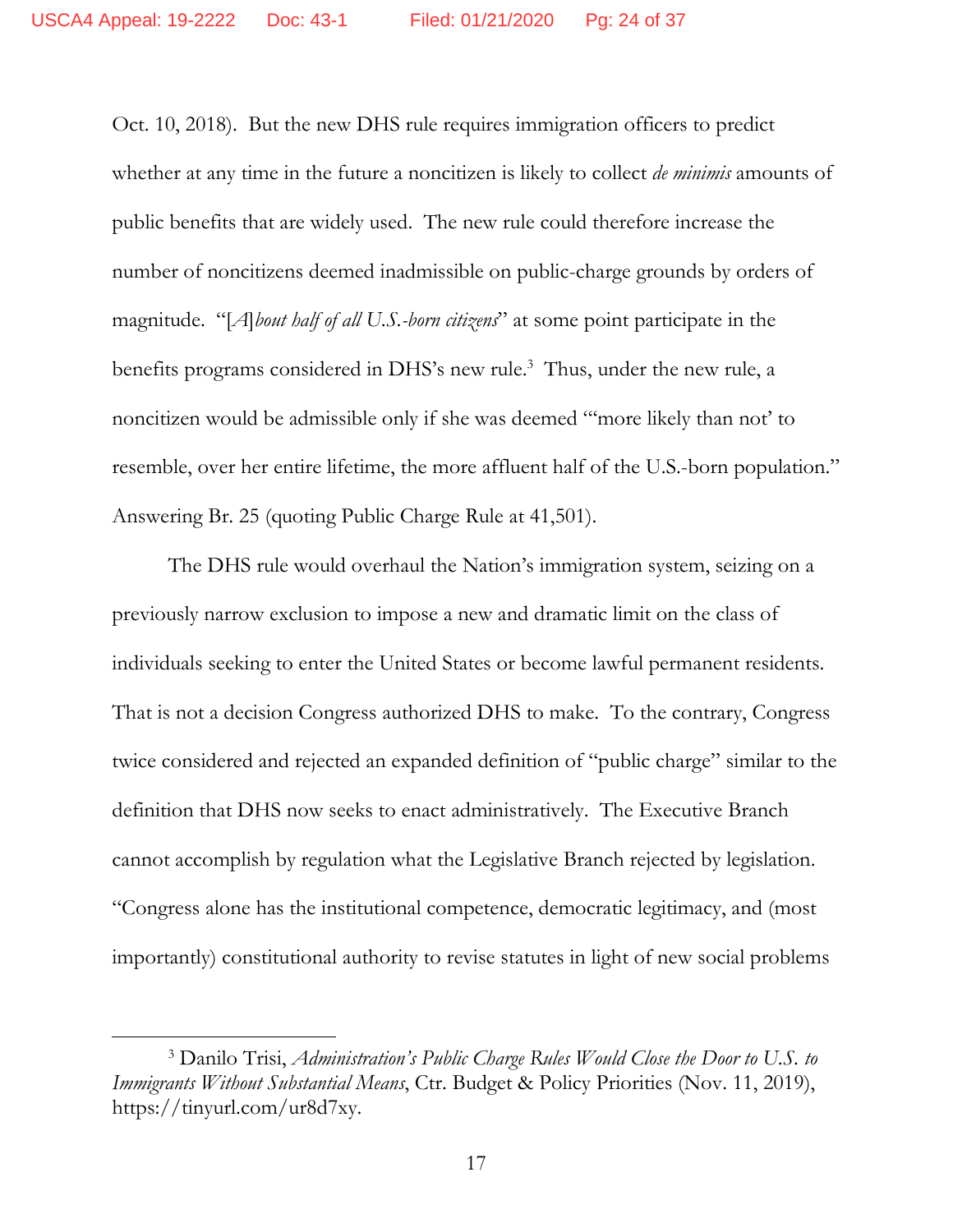and preferences." *Wis. Cent. Ltd. v. United States*, 138 S. Ct. 2067, 2074 (2018). "Until it exercises that power, the people may rely on the original meaning of the written law." *Id.*

**2.** The DHS rule departs from the long-established understanding of the term "public charge" in at least four respects.

*In-Kind Benefits.* Congress reenacted the public-charge provision against the backdrop of an understanding that the public-charge determination could be triggered only by a likelihood of receiving benefits associated with primary dependence on the government, like cash assistance or long-term institutionalization. The new DHS rule departs from this understanding, making noncitizens inadmissible on public-charge grounds if they are likely to receive minimal in-kind benefits.

Individuals who receive these benefits often do not depend on them for subsistence. The in-kind benefits in DHS's rule—SNAP, Medicaid, and housing assistance—reflect Congress's policy judgment that individuals should have access to nutritious food, medical care, and affordable housing. *See* 7 U.S.C. § 2011; 42 U.S.C. § 1396-1; 42 U.S.C. § 1437(a)(1). The programs are not exclusively available to the poor. SNAP benefits are generally available to individuals with incomes up to 130% of the federal poverty line. *See* 7 C.F.R. § 273.9(a)(1). Many states have expanded Medicaid to persons with incomes up to 138% of the poverty line. *See* 42 U.S.C. § 1396a(a)(10)(i), (*l*). And affordable housing assistance is in many geographical areas available to persons who earn incomes that place them substantially above the poverty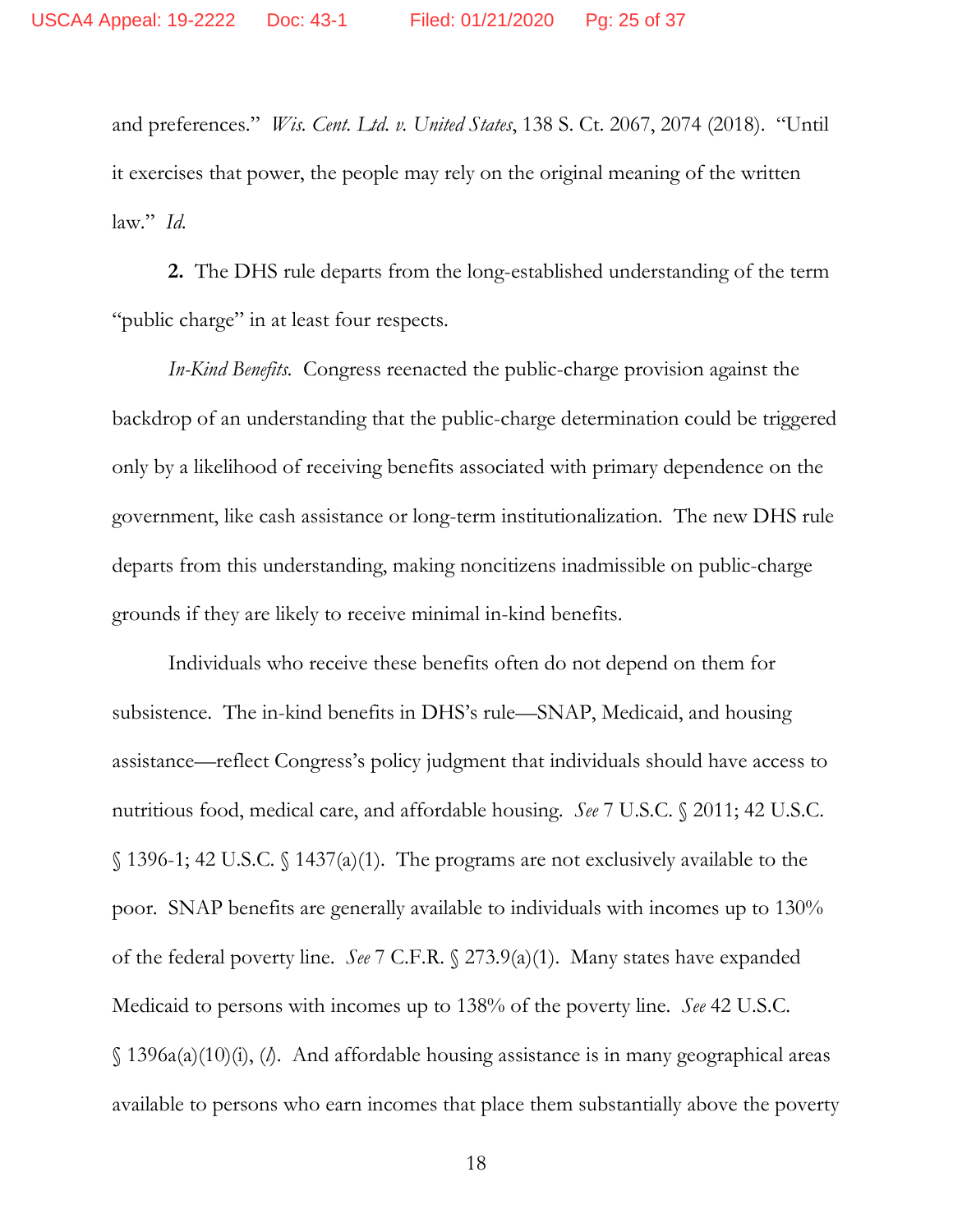line. 42 U.S.C. § 1437f(o)(4); *id.* § 1437a(b)(2)(B) (families eligible if they earn 50% of area median income or less). Individuals who receive these benefits would not be destitute without them, but may accept them anyway because Congress has made a policy choice to provide them free of cost.

*Primary Dependence*. As explained above, prior to the DHS rule, the term "public charge" had always been understood to "suggest[] a complete, or nearly complete, dependence on the Government rather than the mere receipt of some lesser level of financial support." INS Field Guidance at 28,677. But the DHS rule treats as "public charges" individuals likely to receive any amount of benefits, no matter how small, including individuals who are fully employed and living above the poverty line.

Individuals who obtain small amounts of in-kind benefits do not primarily depend on those benefits. Consider a recipient of SNAP benefits. As its name suggests, SNAP *supplements* an individual's ability to obtain nutritious food. *See* 7 U.S.C. § 2011. In 2018, the average SNAP recipient received just \$1.39 per meal—or \$127 per month.<sup>4</sup> Some individuals at the higher end of income eligibility for SNAP could receive as little as 20 cents per day—about \$6 per month. *See City & Cty. of San Francisco v. USCIS*, 408 F. Supp. 3d 1057, 1099 (N.D. Cal. 2019). Most SNAP recipients who can work do so, and many are subject to work requirements as a

<sup>4</sup> *Policy Basics: The Supplemental Nutrition Assistance Program*, Ctr. Budget & Policy Priorities (June 25, 2019), https://tinyurl.com/yx7dh4v5 (CBPP SNAP Basics).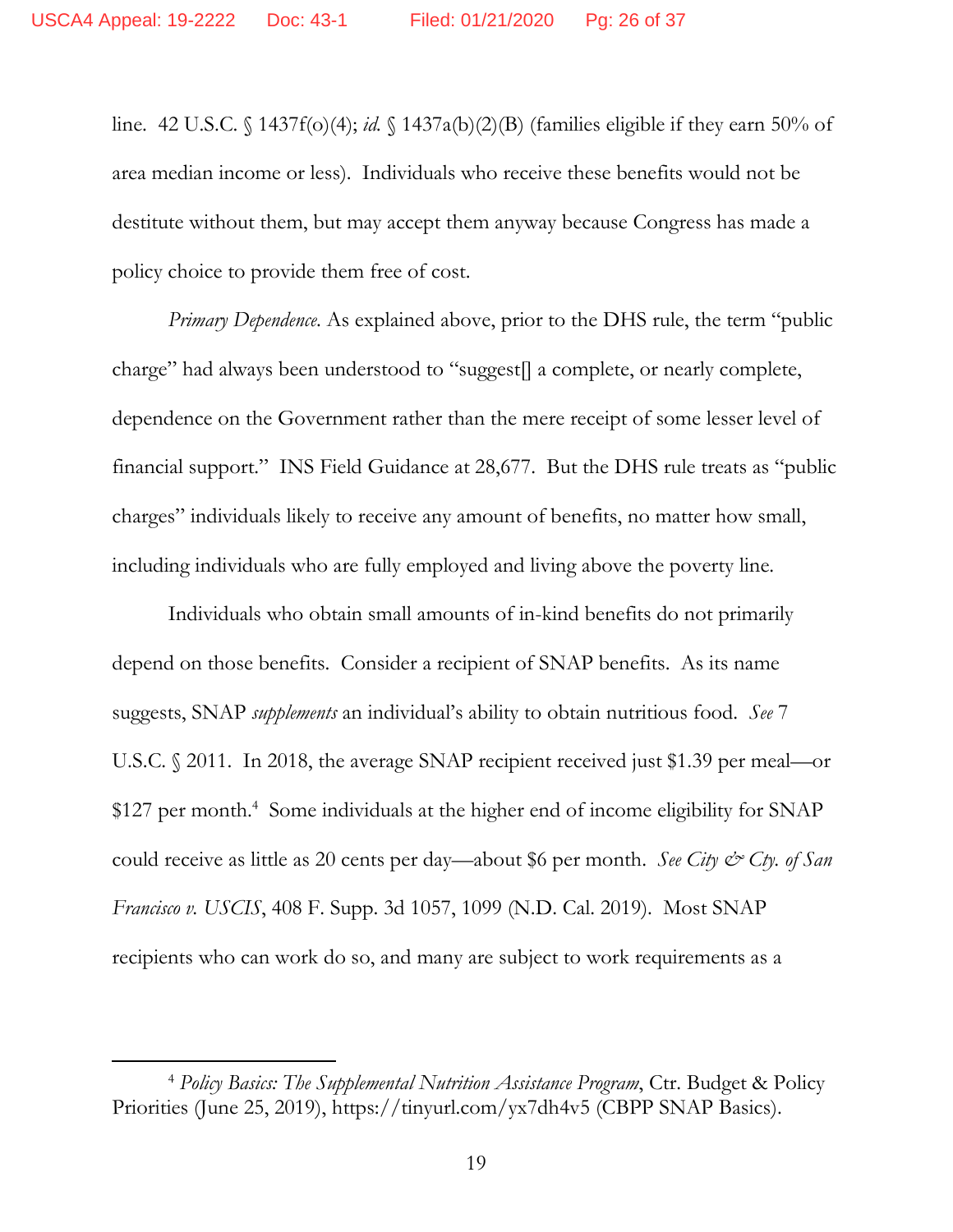condition of receiving benefits. *See* CBPP SNAP Basics. Such an individual is not a "public charge" under any reasonable understanding of the term.

*Long-Term Dependence*. Prior to the DHS rule, the term "public charge" required a showing that the noncitizen would depend on the government for a significant period. The BIA recognized that there "may be circumstances beyond the control of the [noncitizen] which temporarily prevent [a noncitizen] from joining the work force"—such as if the noncitizen is "unable to find a job"—and that this temporary inability to find work would not necessarily make the noncitizen a "public charge." *Matter of A-*, 19 I. & N. Dec. 870. But the new DHS rule would deem noncitizens "public charges" if they receive benefits for only a few months.

The DHS rule covers any noncitizen likely to receive more than 12 months of benefits in any three-year period, and it counts a noncitizen's receipt of multiple benefits in one month as multiple months of benefits. Thus, an individual would be excluded under the public-charge provision if she were deemed likely to receive SNAP, Medicaid, and housing assistance for more than four months spread over any three-year period for the rest of her life. Construing such a short-term receipt of benefits to trigger a public-charge finding departs from the long-settled meaning of "public charge" that Congress intended to reenact.

*English Proficiency*. The DHS rule for the first time provides that a noncitizen's lack of English proficiency will be weighed negatively as part of the "public charge" analysis. Public Charge Rule at 41,503-04.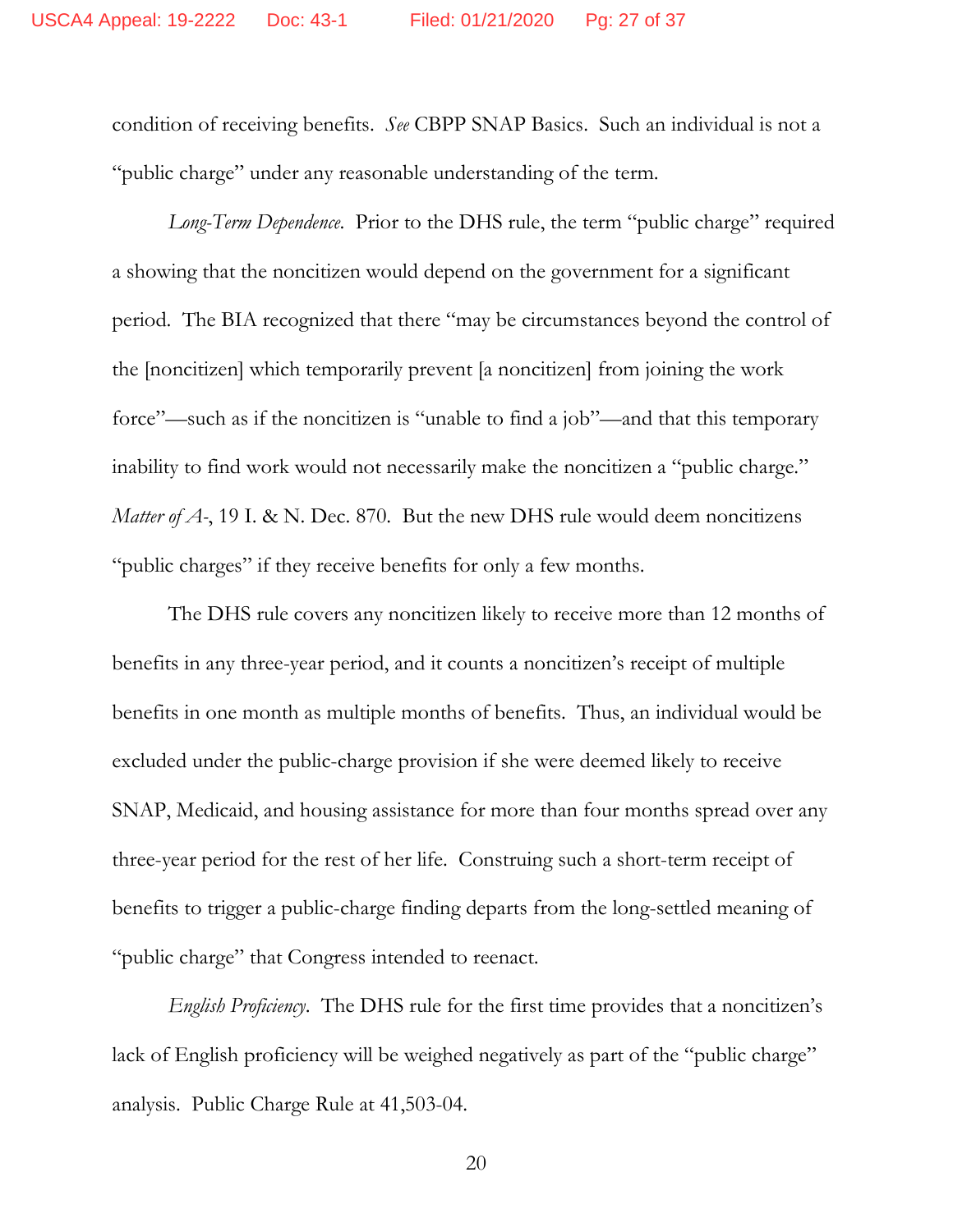No historical precedent exists for considering English proficiency in this way. To the contrary, courts have routinely rejected claims that an individual's lack of English proficiency makes him or her likely to become a "public charge." In *Gegiow*, for example, the Court dismissed arguments that Russian immigrants who lacked knowledge of English were likely to become "public charges." 239 U.S. at 8. In *Matter of Martinez-Lopez*, the Attorney General noted that the fact that the noncitizen "spoke no English" was "no handicap." 10 I. & N. Dec. at 411. Congress has refused to enact legislative proposals imposing a language barrier to obtaining permanent residency. *See, e.g.*, Raise Act, S. 1720, 115th Cong. § 5(c) (2017). By contrast, Congress has required immigrants who settle in the United States to gain English proficiency before they become citizens. *See* 8 U.S.C. § 1423.

Millions of immigrants have come to the United States with little or no knowledge of English.<sup>5</sup> Even though immigrants often arrive with imperfect English, many quickly learn the language. One study estimates that "[a]bout 91 percent of immigrants in the United States between 1980 and 2010 reportedly spoke English."<sup>6</sup>

5 Jeanne Batalova & Jie Zong, *Language Diversity and English Proficiency in the United States*, Migration Policy Inst. (Nov. 11, 2016), https://tinyurl.com/vue225q.

<sup>6</sup> Michelangelo Landgrave, *Immigrants Learn English*, CATO Inst. Immigration Research & Policy Br. No. 14 (Sept. 17, 2019), https://tinyurl.com/scxwtoh.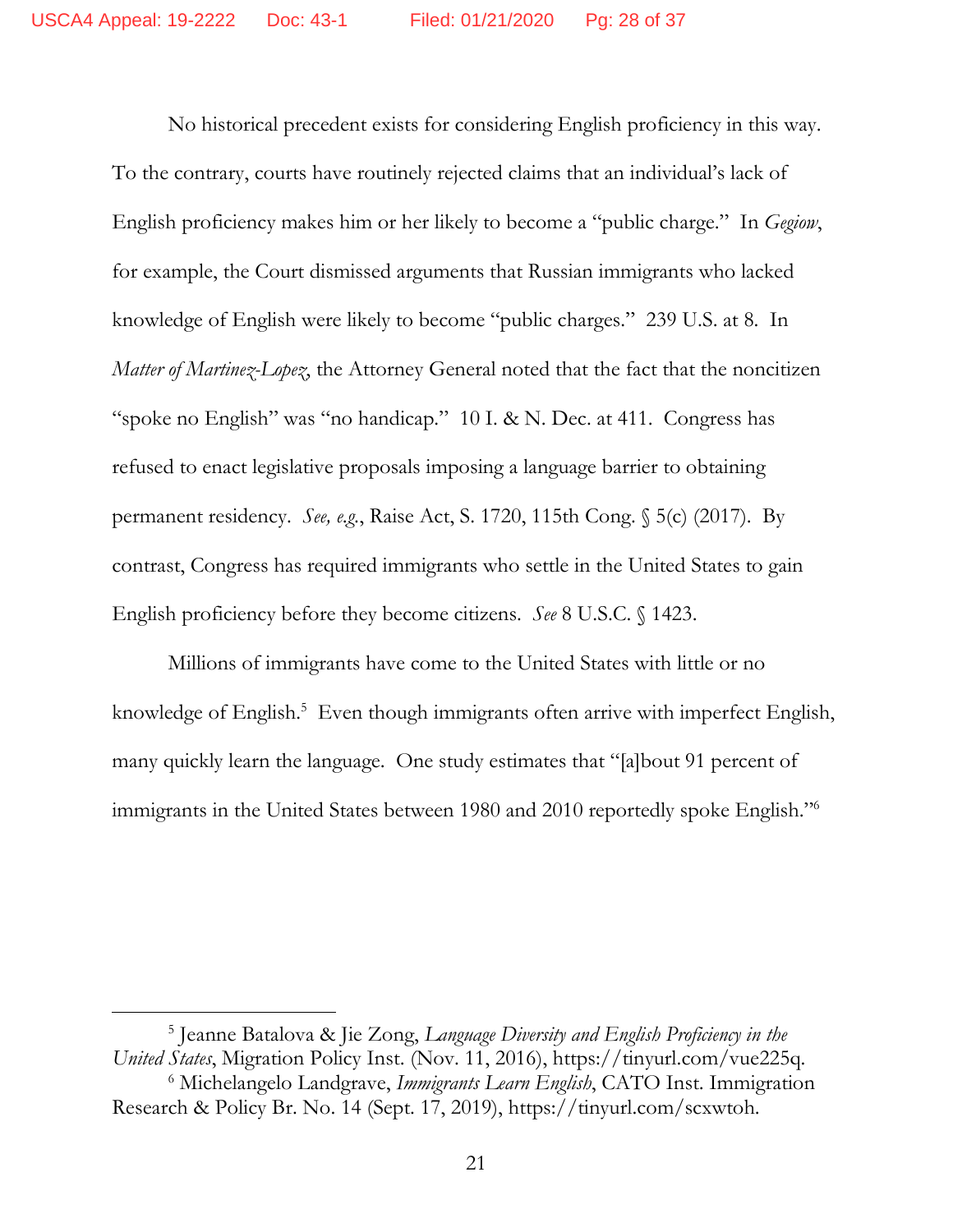Temporary language barriers notwithstanding, "immigrants are less likely to consume welfare benefits" than "native-born Americans."7

The predictive nature of the "public charge" inquiry makes consideration of English proficiency particularly problematic. A noncitizen's English proficiency at the time of admission has not been shown to bear any relationship to whether the noncitizen is likely to seek public benefits far into the future. There is a serious risk that consideration of English proficiency would invite immigration officials to deem noncitizens "public charges" based on characteristics that are irrelevant at best, or discriminatory at worst.

## **D. DHS's Arguments For Deviating From The Long-Settled Meaning Of "Public Charge" Lack Merit.**

**1.** DHS principally argues that, even though Congress retained the "public charge" language in 1996, it impliedly overruled the long-established meaning of "public charge" through separate amendments to the INA and to the federal benefits laws. Br. 18-19. To the contrary, in enacting these provisions, Congress elected to make no material change to the public-charge provision and instead chose to promote immigrant self-sufficiency by restricting noncitizen access to public benefits and by requiring reimbursement by noncitizens' sponsors upon request. Congress's decision to make most lawful permanent residents eligible for benefits after five years cannot

<sup>7</sup> Alex Nowrasteh & Robert Orr, *Immigration and the Welfare State*, CATO Inst. Immigration Research & Policy Br. No. 6 (May 10, 2018) https://tinyurl.com/ya9ygkt6.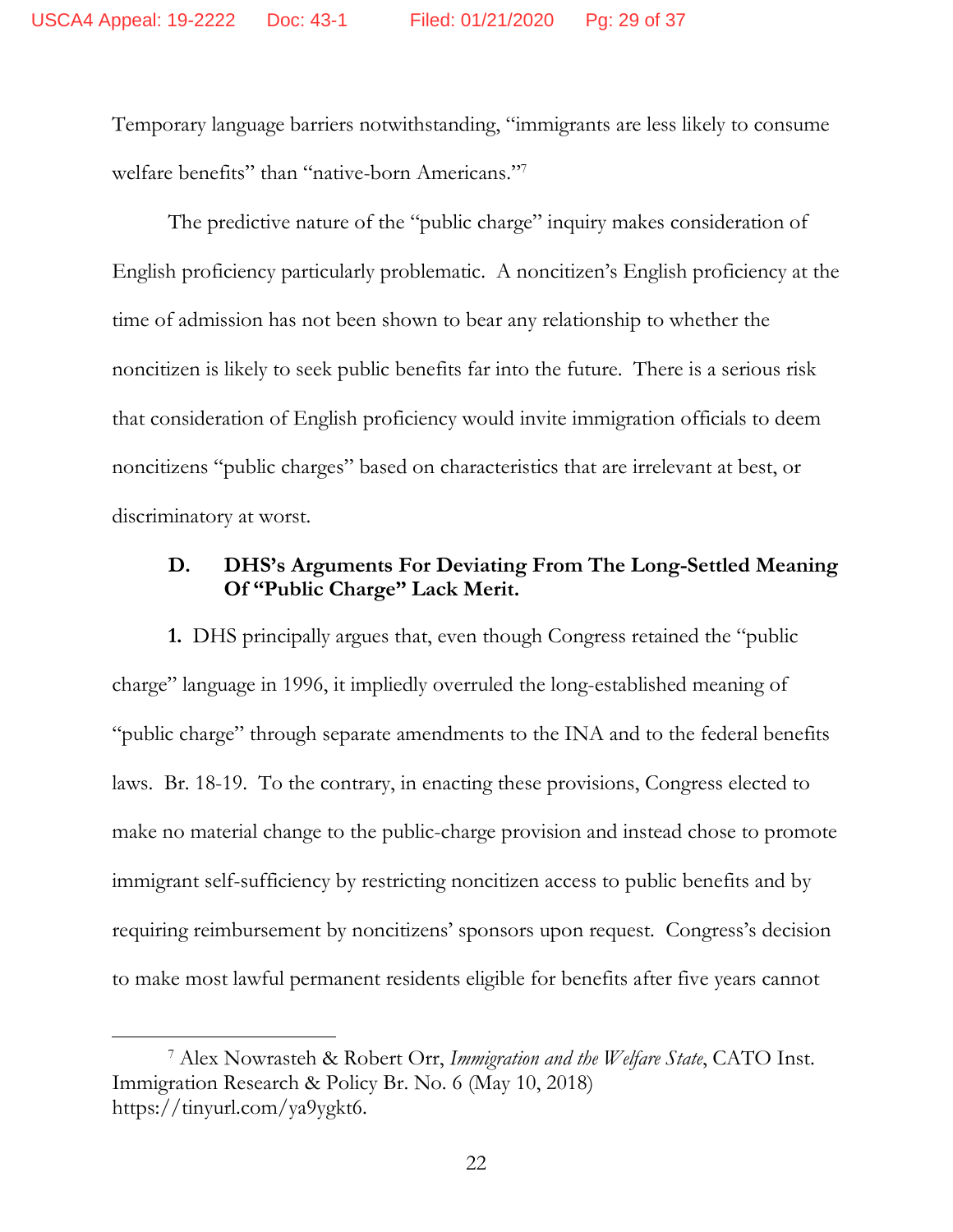be reconciled with DHS's view that any noncitizen likely to receive benefits at any time must be excluded as a "public charge."

DHS supports its argument by citing a provision requiring a noncitizen's sponsor to reimburse the government for any benefits he or she may receive, including Medicaid and SNAP. Br. 19. But DHS's argument is inconsistent with its own understanding of "public charge." DHS defines "public charge" to mean a person "who receives one or more designated public benefits for more than 12 months in the aggregate within any 36-month period," Public Charge Rule at 41,295—*not* one who receives one or more *unreimbursed* public benefits during that time period. DHS's definition does not account for whether a benefit would be reimbursed, and it would therefore exclude people that Congress expected would be admitted: noncitizens who collect public benefits subject to reimbursement upon request.

DHS's argument also ignores that Congress did not require all prospective permanent residents to obtain sponsors, yet it expressly permitted *all* lawful permanent residents to obtain benefits after living in the United States for five years. *See* 8 U.S.C. § 1613. DHS's argument is inapposite as to noncitizens who are not required to obtain a sponsor but whom Congress nevertheless authorized to obtain benefits five years after becoming lawful permanent residents.

DHS's reliance on Executive Branch decisions involving deportation on "public charge" grounds is similarly misplaced. Br. 20 (citing *Matter of B-*, 3 I. & N.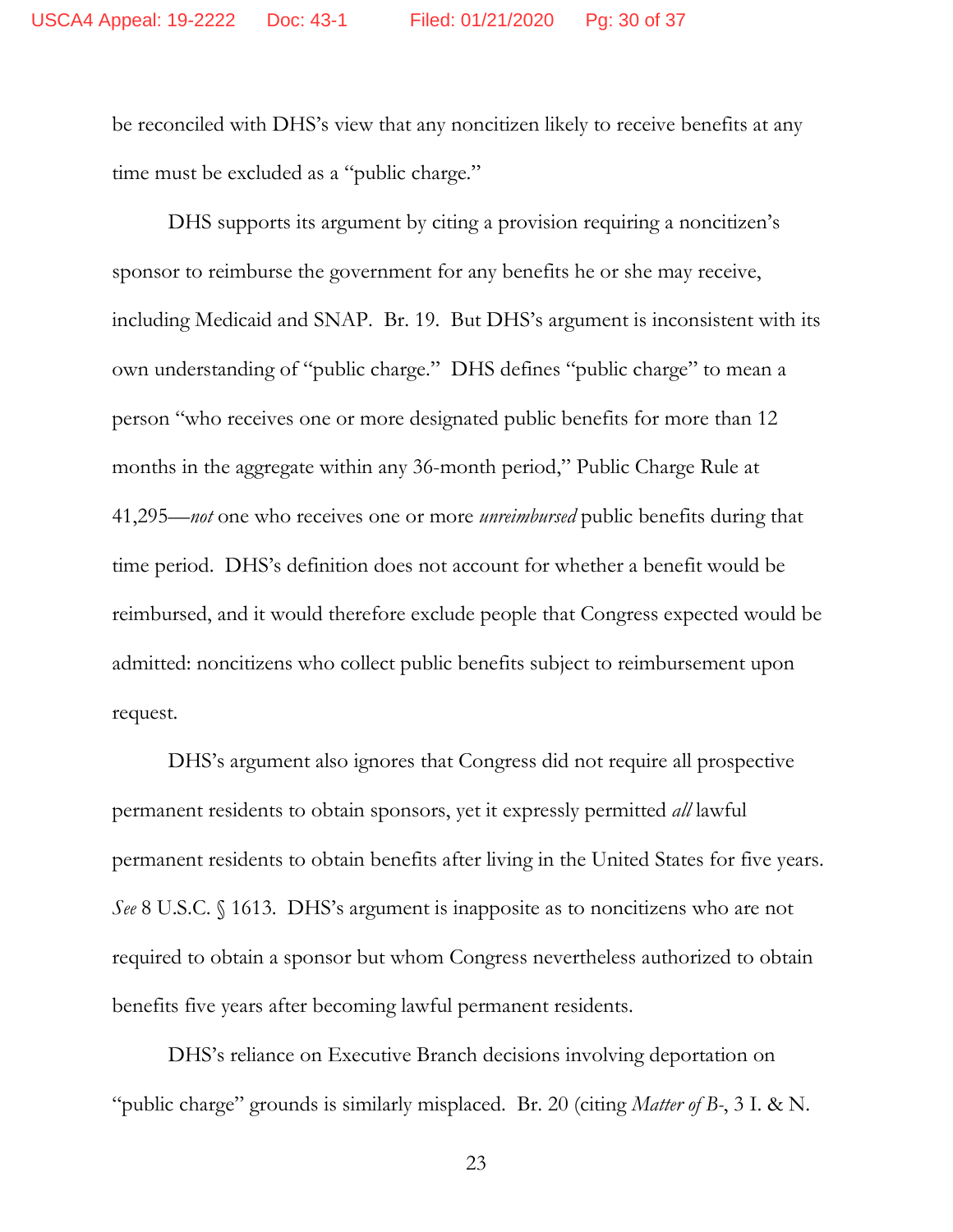Dec. 323, 325 (BIA 1948)). Those decisions reflect a "narrow[]" understanding of "public charge," *Matter of Harutunian*, 14 I. & N. Dec. at 589, in which a person who collects public benefits is not a "public charge" if he or she has family or friends "financially able to pay all proper charges." *Matter of B-*, 3 I. & N. Dec. at 325. DHS's new understanding of "public charge," however, would redefine that term to include noncitizens who receive any benefits, even if they are able to later reimburse the government with the help of friends or family.

In any event, DHS's arguments about these separate statutory provisions fail to overcome the presumption that Congress "adopted the earlier [] construction" of "public charge" when it reenacted the provision without material change. *Helsinn*, 139 S. Ct. at 633-34. Where, as here, statutory amendments would be "a fairly oblique way of attempting to overturn [a] settled body of law," they do not rebut the presumption that Congress intended to retain the prior understanding. *Id.* (citation omitted).

**2.** DHS falls back on the assertion (Br. 24-26) that Congress intended to leave the Executive Branch broad discretion to interpret the meaning of "public charge." While DHS may possess discretion to interpret the statute, it does not have discretion to rewrite the statute contrary to its long-established meaning ratified by Congress. Even where there may be "some uncertainty" about a provision's meaning, the Executive Branch cannot "expand *Chevron* deference to cover virtually any interpretation." *Cuomo v. Clearing House Ass'n, LLC*, 557 U.S. 519, 525 (2009). The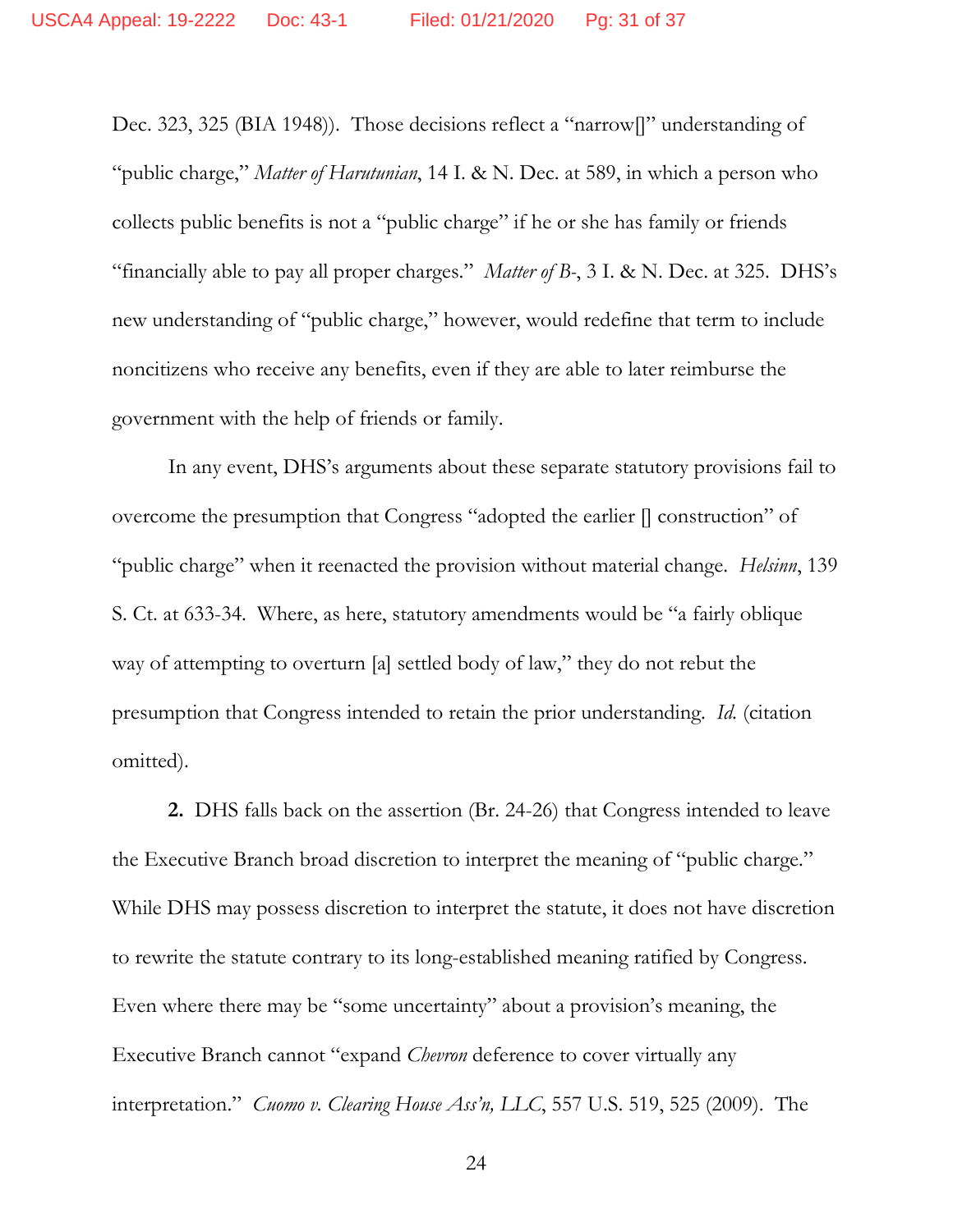language adopted by Congress sets the "outer limits" on a provision's meaning. *Id.*  The Executive Branch must adhere to those limits, and the courts must police those limits applying the traditional tools of statutory interpretation.

DHS maintains (Br. 26) that the scope of the term "public charge" has varied to some degree over the last century, and that this variation supports its discretion to wholly redefine the term. This argument, however, ignores that Congress legislated against the backdrop of a century of precedent in which neither Congress, nor the courts, nor the Executive Branch deemed a noncitizen's likelihood of receiving minimal in-kind benefits sufficient to render the noncitizen a "public charge." Even assuming the understanding of the term "public charge" fluctuated somewhat over the course of the twentieth century, such minor variations cannot support an inference that Congress allowed DHS's radical departure here.

#### **II. DHS'S NEW "PUBLIC CHARGE" RULE IS IRRATIONAL.**

DHS's new rule would be impossible to apply in practice and would lead to a host of practical problems that Congress did not intend when it tasked immigration officials with excluding noncitizens likely to become "public charges."

The public-charge provision does not ask whether the noncitizen is *currently* a "public charge." Instead, it asks whether a person is "likely at any time to become a public charge." 8 U.S.C.  $\{\frac{1182(a)(4)(A)}{B}\}$ . The DHS rule, in turn, requires immigration officers to make a prediction about whether a noncitizen "is more likely than not at any time in the future to receive one or more designated public benefits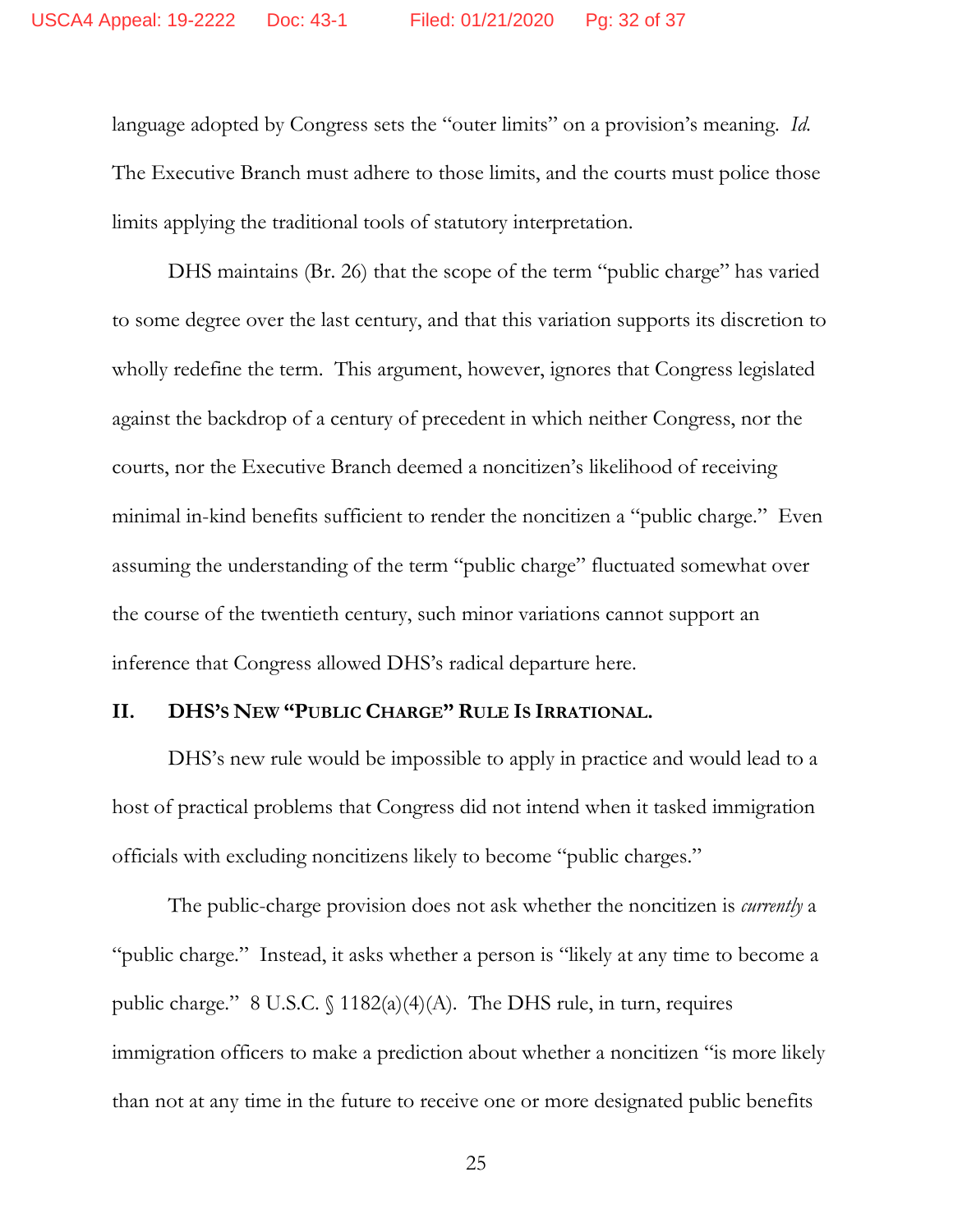for more than 12 months in the aggregate within any 36-month period." Public Charge Rule at 41,295.

This prediction requires immigration officials to look far into the future. With minor exceptions, Medicaid, SNAP, and federal affordable housing assistance are unavailable to noncitizens until they have lived here for five years. *See* 8 U.S.C. § 1613. Most persons subject to the "public charge" restriction are thus ineligible for these benefits when they apply for lawful permanent residency, and many will remain ineligible for an additional five years after an immigration official's public-charge determination is made. As a result, the rule requires immigration officials to predict not whether an immigrant has already collected or is likely imminently to collect benefits, but whether she is likely to collect them at any point from five years in the future on.

This is an impossible prediction to make accurately. Many noncitizens subject to DHS's new definition of "public charge" will be employed full-time and situated above the poverty line when the immigration official is called upon to make the prediction. Others will ordinarily be employed, except that they may have suffered a medical emergency or job loss that requires them to collect benefits temporarily. Some might at some point collect merely *de minimis* benefits, hardly adding up to \$100 in a particular year. Some will qualify for benefits, but will have relatives who could support them if they chose to forgo those benefits. The DHS rule requires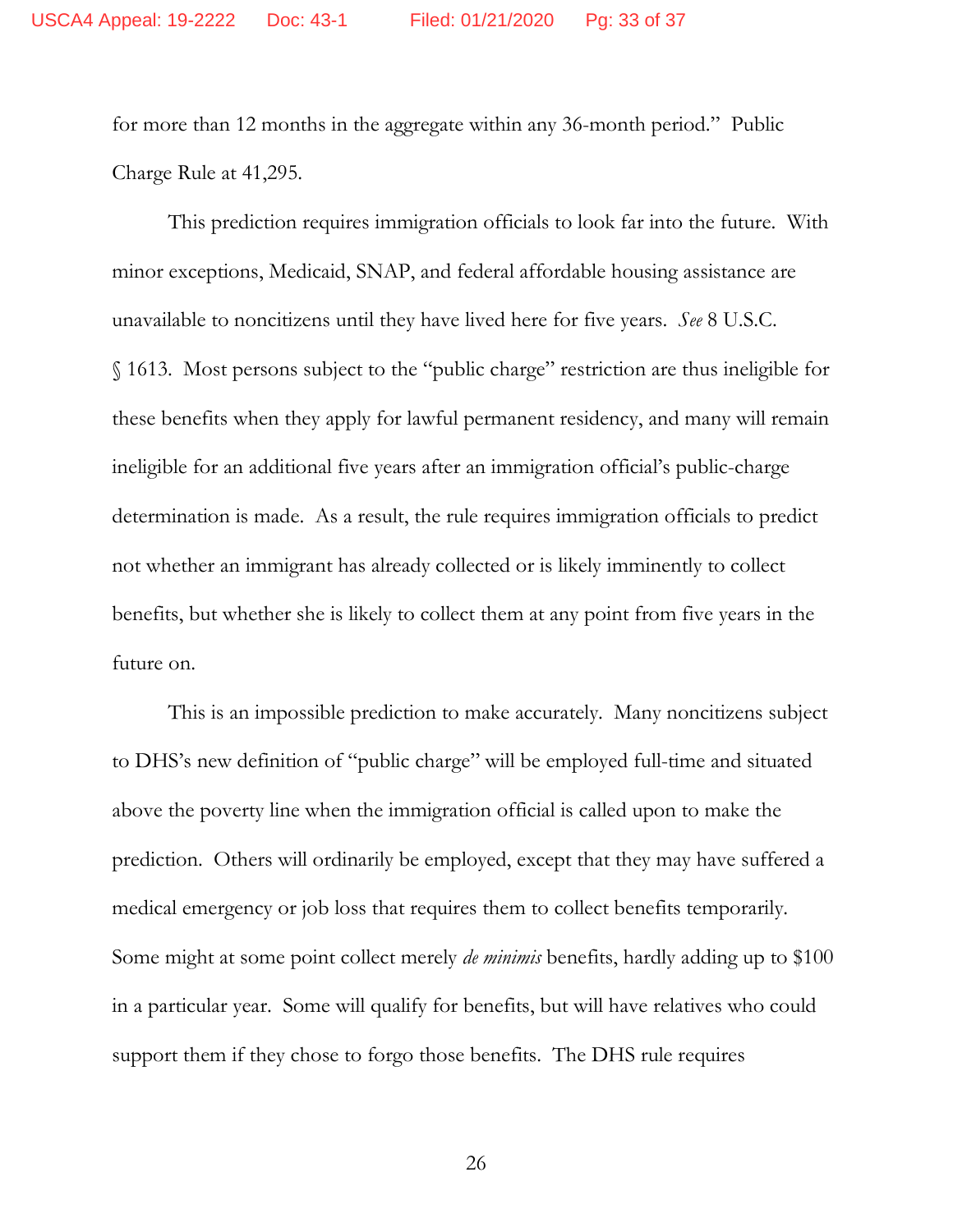immigration officials to predict whether all these noncitizens will be likely to accept public benefits—beginning five years after their admission until they die.

An immigration official could not hope to make that determination in a rational and consistent manner. *See Judulang v. Holder*, 565 U.S. 42, 56 (2011) (invalidating an agency interpretation as likely to yield a rational outcome "as a coin flip"). It would be impossible for an immigration official to make a reasoned decision about whether an applicant, far in the future, is likely to encounter an unpredictable yet temporary hardship, or is likely to choose at some point to accept small amounts of benefits to supplement her steady income.

This indeterminacy has had cascading effects throughout the immigration system. The DHS rule has left prospective immigrants and their immigration counselors in the dark about how to comply. Public Charge Rule at 41,315 (inquiry "inherently subjective"). Some may choose not to apply for permanent residency. Others may altogether forgo benefits to which they are entitled on the belief that their forbearance will improve their prospects for satisfying the public-charge provision. Studies have indicated that millions of people may forgo benefits because of this rule, a substantial share of whom would do so unnecessarily because the rule does not apply to them and thus would not cover their decision to receive such benefits.<sup>8</sup>

<sup>8</sup> *See, e.g.*, Samantha Artiga et al., *Estimated Impacts of Final Public Charge Inadmissibility Rule on Immigrants and Medicaid Coverage*, Kaiser Family Found. (Sept. 18, 2019), https://tinyurl.com/vty88wy.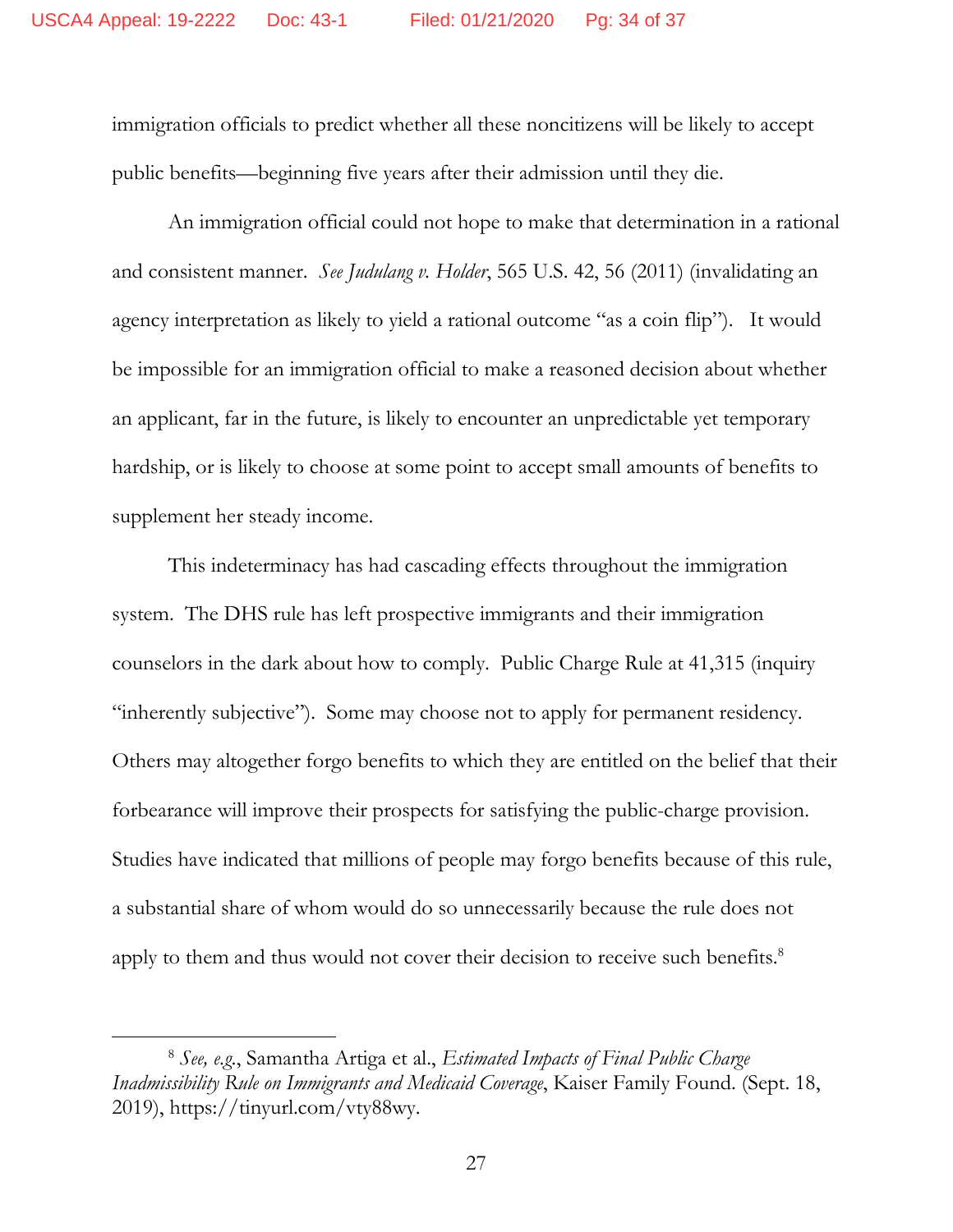## **CONCLUSION**

For the foregoing reasons, the Court should affirm the injunction entered by

the district court.

Respectfully submitted,

Robert M. Loeb Thomas M. Bondy Peter E. Davis Emily Green ORRICK, HERRINGTON & SUTCLIFFE LLP 1152 15th Street NW Washington, DC 20005

Rene Kathawala Jessica Edmundson Allison Epperson ORRICK, HERRINGTON & SUTCLIFFE LLP 51 West 52nd Street New York, NY 10019

*/s/ Megan Barbero* Douglas N. Letter  *General Counsel*  Todd B. Tatelman  *Principal Deputy General Counsel*  Megan Barbero Josephine Morse Adam A. Grogg William E. Havemann OFFICE OF GENERAL COUNSEL U.S. HOUSE OF REPRESENTATIVES 219 Cannon House Office Building Washington, DC 20515 (202) 225-9700

M. Todd Scott ORRICK, HERRINGTON & SUTCLIFFE LLP 405 Howard Street San Francisco, CA 94105

*Counsel for Amicus Curiae* 

January 21, 2020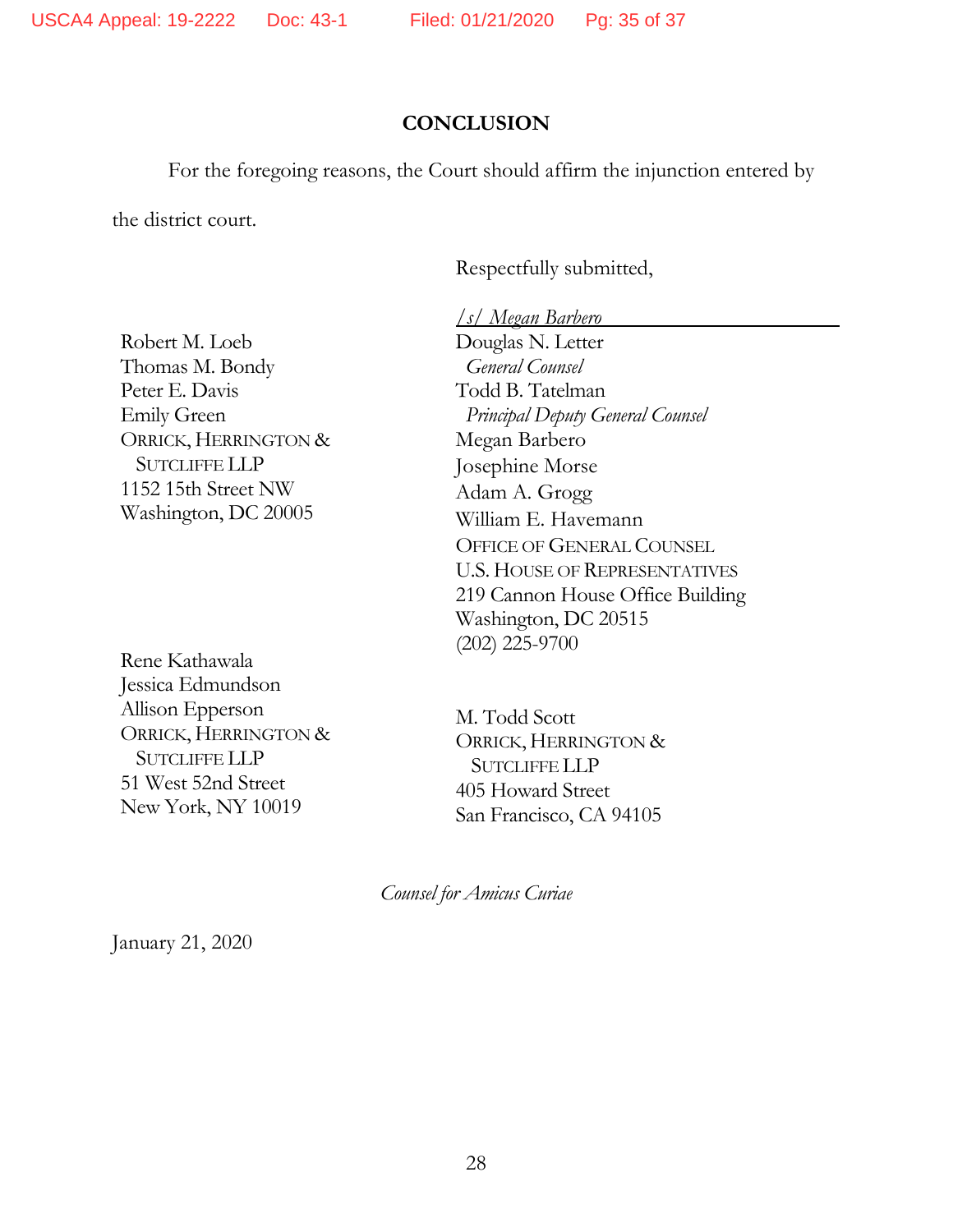# **CERTIFICATE OF COMPLIANCE**

This brief complies with the type-volume limitation of Fed. R. App. P. 29(a)(5) and Fed. R. App. P. 32(a)(7)(B)(i) because this brief contains 6,500 words, excluding the parts of the brief exempted by Fed. R. App. P. 32(f).

This brief complies with the typeface requirements of Fed. R. App. P. 32(a)(5) and the type style requirements of Fed. R. App. P. 32(a)(6) because this brief has been prepared in a proportionally spaced typeface using Microsoft Word 2013 in Garamond 14-point font.

> OFFICE OF GENERAL COUNSEL U.S. HOUSE OF REPRESENTATIVES

*/s/ Megan Barbero* Megan Barbero *Counsel for Amicus Curiae*